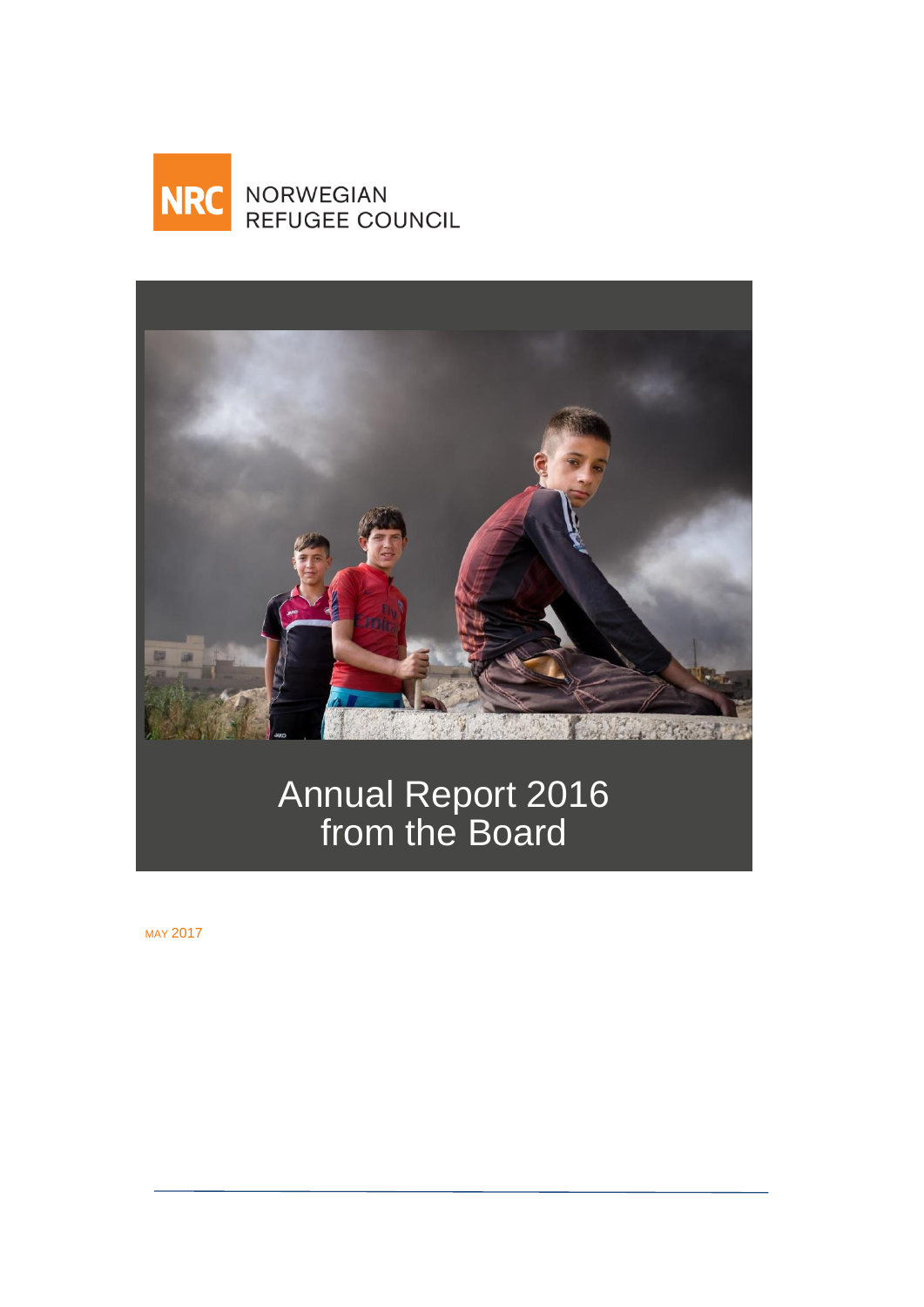Cover photo: Friends Ibrahim, Mustafa and Ibrahim sit against a background of smoke, after ISIS set fire to oil *wells south of Mosul. The boys lived under ISIS for two years in Qayyarah, Iraq. Qayyarah was retaken from ISIS by Iraqi forces in August 2016 and was declared as the base for operations to retake the city of Mosul. NRC has operated in Iraq since 2010, and provides emergency aid to those in need of humanitarian assistance. Photo: Wolfgang Gressman/NRC*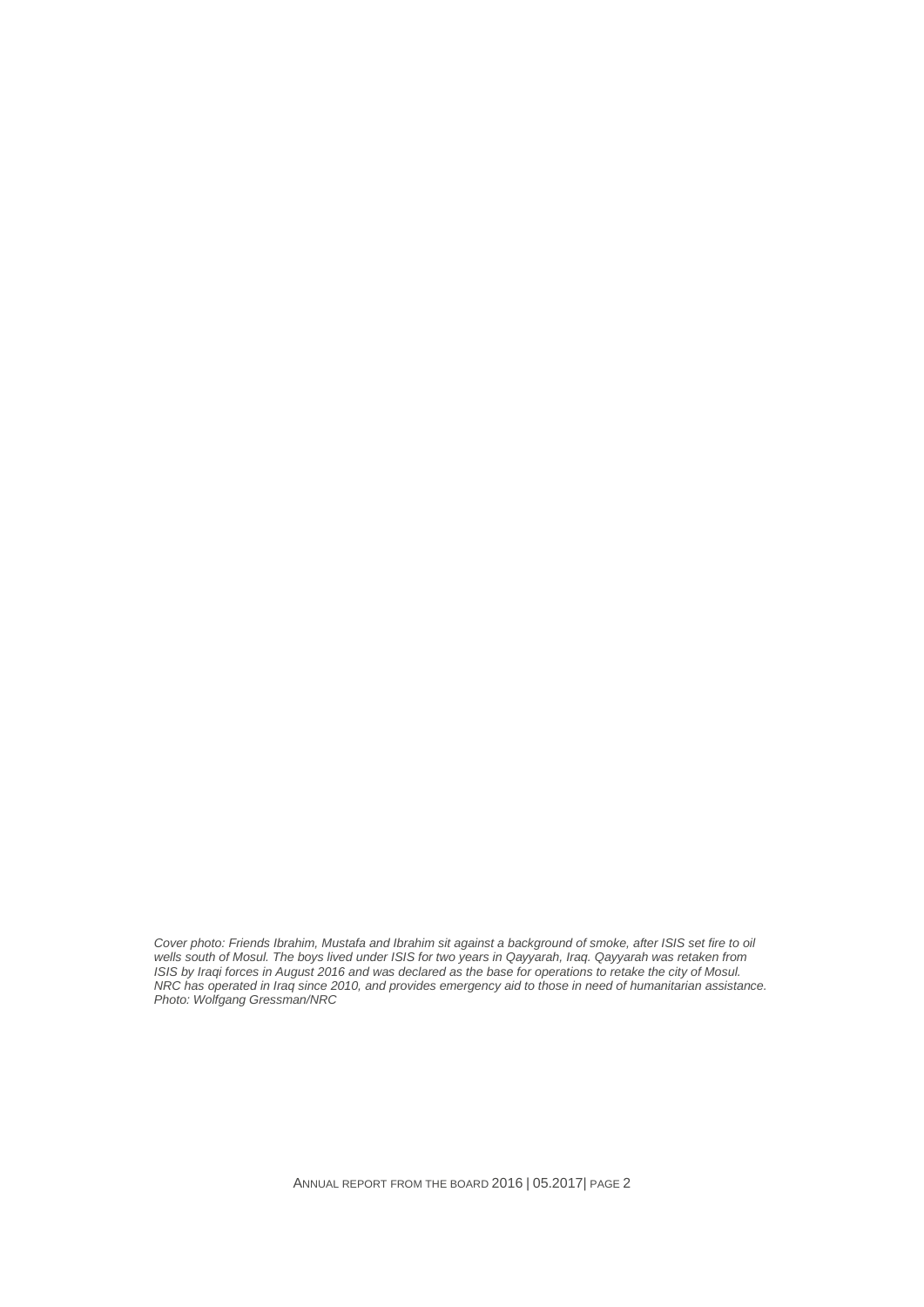# Table of contents

| A year of hotspots and deadlocks                           | 5  |
|------------------------------------------------------------|----|
| Shrinking humanitarian space                               | 5  |
| NRC's mandate and organisational set-up                    | 5  |
| Programme activities                                       | 6  |
| Accessing hard-to-reach and high-risk areas                | 7  |
| Security and risk management                               | 8  |
| Innovation                                                 | 8  |
| People assisted in 2016: statistics                        | 8  |
| Programme development and strengthening quality            | 10 |
| Internal reviews                                           | 10 |
| Learning review on NRC's reorganisation                    | 10 |
| <b>Annual Learning Review</b>                              | 11 |
| Access evaluation                                          | 11 |
| Areas under development                                    | 11 |
| Improvement area: the One Million Initiative               | 11 |
| Compliance                                                 | 11 |
| Strengthening systems                                      | 12 |
| Expert deployment                                          | 12 |
| Our 2016 response                                          | 13 |
| Key areas of development                                   | 14 |
| Information and advocacy                                   | 14 |
| Alternative procedures                                     | 14 |
| World Humanitarian Summit                                  | 15 |
| Disaster and climate change                                | 15 |
| Influx to Europe                                           | 15 |
| International public presence                              | 16 |
| Finance and revenue base                                   | 16 |
| Strengthening strategic partnerships                       | 17 |
| Private sector fundraising                                 | 18 |
| <b>NORCAP</b>                                              | 18 |
| Ensuring a cost-conscious culture                          | 18 |
| Human resources and duty of care                           | 18 |
| Nationality, gender distribution and immigrant backgrounds | 19 |
| Duty of care                                               | 20 |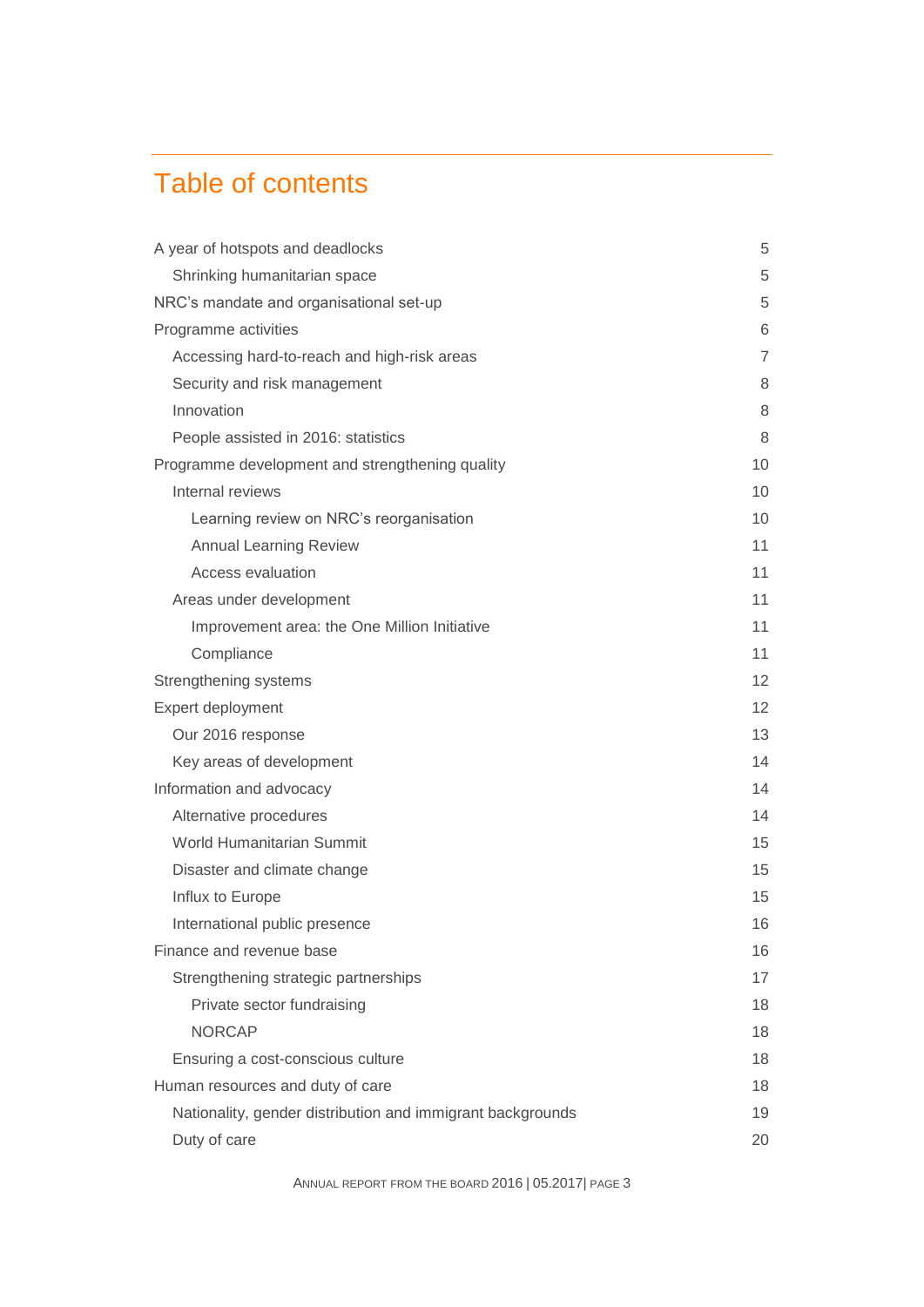| Global staff survey                       | 20 |
|-------------------------------------------|----|
| Sick leave                                | 20 |
| Securing and retaining high quality staff | 20 |
| <b>Board of Directors</b>                 | 21 |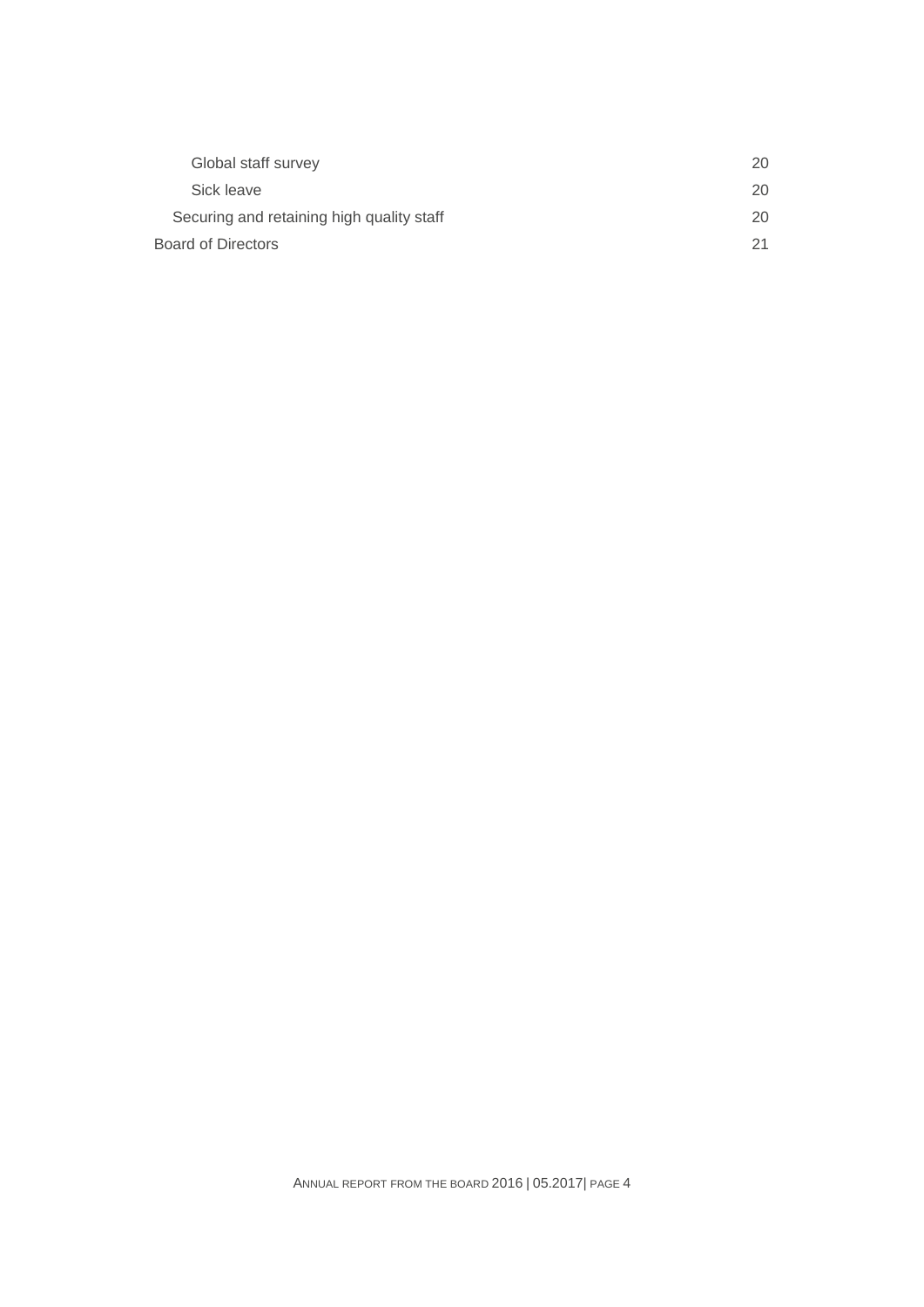# A year of hotspots and deadlocks

In 2016, the Norwegian Refugee Council (NRC) continued to serve as a main humanitarian responder to both crises and protracted situations globally.

The need to balance our efforts in high profile emergencies vis-à-vis those less profiled was more pressing than before, as many crises competed for funding and attention throughout the year.

#### Shrinking humanitarian space

At the beginning of 2016, over 65 million people were displaced by conflict. Although the war in Syria continued to be a large driver of displacement, there were new emergency situations in Afghanistan, Burundi, Iraq and Yemen. In the Democratic Republic of the Congo (DRC) and South Sudan, there were serious security constraints, limiting the humanitarian community's ability to reach affected communities. The drought in the Horn of Africa, meanwhile, affected several countries and will likely continue to influence displacement in 2017.

Across our areas of operation, we observed an increasing tendency toward the closure of borders and return of people without proper procedures and protection measures in place. This was a concern that particularly affected Syrians, Afghans, Somalis in Dadaab and people entering Europe. NRC addressed this issue through local, regional and global advocacy.

In 2016, NRC prioritised reaching high-risk and hard-to-reach areas, and improved our ability to stay and deliver in such contexts. We continued to enhance our emergency response and surge capacity, and endeavoured to strengthen our policy and advocacy work at the country level, in order to uphold the rights of displaced people and improve their living conditions. We also strove to create a framework to foster more innovation within the organisation.

# NRC's mandate and organisational set-up

The Norwegian Refugee Council is an independent humanitarian organisation helping people forced to flee conflict, crisis and disaster. NRC is Norway's largest international humanitarian organisation and is widely recognised as a leading field-based displacement agency within the international humanitarian community.

When we started our relief efforts after World War Two, humanitarian needs were critical. They still are – and we're still there, protecting people and supporting them as they build a new future. In 2016, we worked in both new and protracted crises across 31 countries.

NRC's main activity is the delivery of humanitarian aid through programme activities in the field.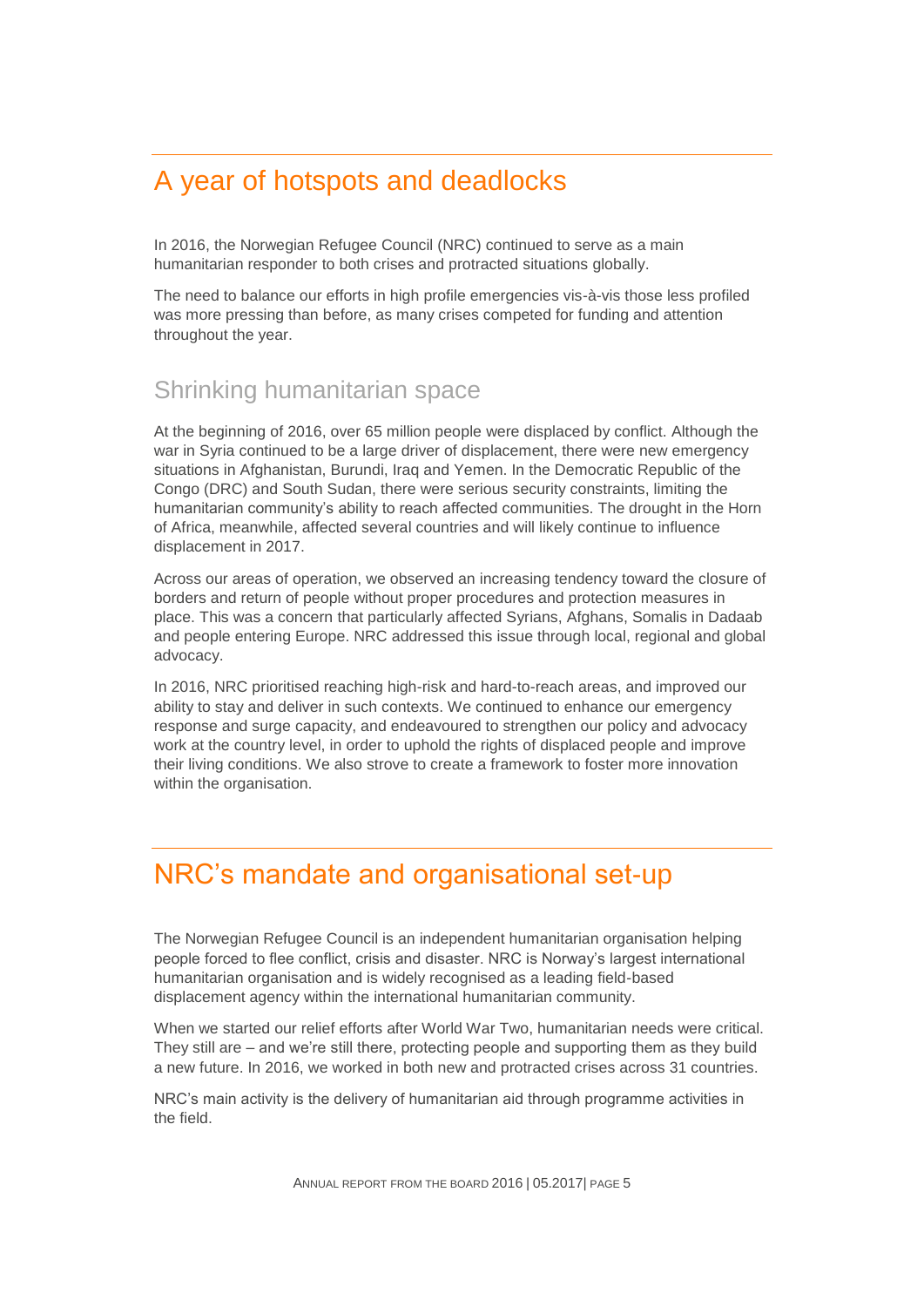NRC specialises in six programme areas, or core competences: shelter; food security; information, counselling and legal assistance (ICLA); education; camp management; and water, hygiene and sanitation (WASH). The core competences are adaptive to different contexts and are mutually reinforcing.

NRC is a determined advocate for displaced people. When we witness injustices, we alert the world. We promote and defend displaced people's rights and dignity in local communities, with national governments and in the international arena. NRC's Internal Displacement Monitoring Centre in Geneva is a global leader in monitoring, reporting on and advocating for people displaced within their own country.

We respond quickly to emergencies. Our expert deployment capacity NORCAP boasts around 900 experts from all over the world. Our experts stand ready to deploy at a moment's notice to support the UN and local authorities in humanitarian crises.

At the end of 2016, 12,576 people worked with and for displaced people on behalf of NRC. Of these, NRC employed a total of 5,999 staff members. Most of our staff are hired locally to work in the field, and a small number are based at our head office in Oslo.

NRC's country programmes are managed and coordinated by four regional offices. The regional office for the Middle East is based in Amman and the Horn of Africa region in Nairobi. Both the Asia/Europe region and the Central and West Africa/South America region are based in Oslo. In addition, NRC has representation offices in Brussels, Geneva, Dubai, Washington, DC and Addis Ababa (liaison to the African Union). These representation offices have been established to ensure close and ongoing dialogue with decision-makers and partners around the world.

NRC's head office is located in Oslo, and the organisation participates actively in Norwegian public discussions, engaging in a broad range of information and advocacy efforts on displacement issues targeting decision-makers, civil society and the public at large.

# Programme activities

In 2016, NRC reached over 6.8 million individual people, a substantial increase from 2015. We managed operations in 31 countries: Afghanistan, Burkina Faso, the Central African Republic (CAR), Colombia, DRC, Djibouti, Ecuador, Eritrea, Ethiopia, Greece, Honduras, Iran, Iraq, Jordan, Kenya, Lebanon, Mali, Myanmar, Nigeria, Pakistan, Palestine, Panama, Somalia, South Sudan, Syria, Tanzania, Turkey, Uganda, Ukraine, Venezuela and Yemen. The organisation's operations did not result in any significant environmental pollution.

In 2016, we established new emergency programmes in Tanzania as a response to the crisis in Burundi, and we officially established Greece as a new country programme. In Europe, NRC stopped our programmes in Serbia, where influxes had reduced after the EU/Turkey deal and border closures, to devote those resources to the greater needs in Greece. In Côte d'Ivoire, NRC finished our activities by the end of 2015 and exited fully by the end of March 2016.

NRC continued to strengthen our emergency response capacity in 2016. In response to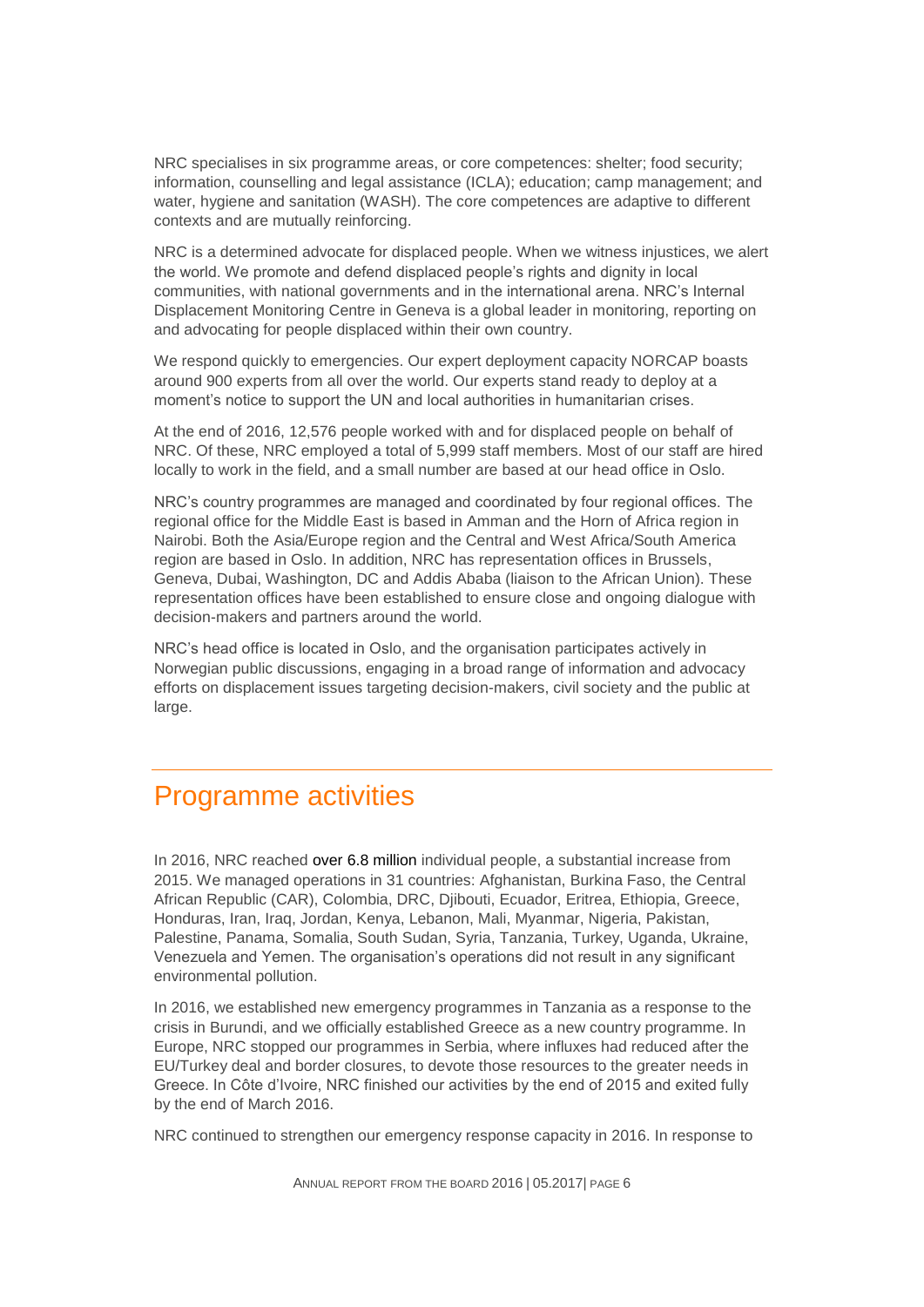renewed fighting in South Sudan, NRC scaled up our operations, both inside the country and in several locations in Uganda. In Iraq, NRC responded to the emergencies related to Fallujah and Mosul. In Afghanistan, new internal conflicts coupled with the high numbers of Afghans returning from Pakistan led to a significant scale up in NRC's emergency response. In Yemen, NRC provided emergency assistance across the country. The drought in the Horn of Africa affected several countries, and NRC responded with emergency programmes in Ethiopia and Somalia.

### Accessing hard-to-reach and high-risk areas

A key factor in providing assistance and protection to the most vulnerable is our ability to reach people in high-risk areas. Humanitarian agencies often struggle to reach populations in volatile and insecure areas. In 2016, we improved our ability to stay and deliver in such contexts.

The ongoing process of strengthening our emergency response teams allowed us to conduct assessments, establish operations in new countries, and provide surge capacity within existing country programmes. As detailed below, additional achievements in our access work included a greater integration of security and access through the introduction of systematic conflict analysis and security risk assessments. We also trained a large number of staff in access strategies and access negotiations.

After negotiations with the Directorate-General for European Civil Protection and Humanitarian Aid Operations (ECHO), NRC obtained approval to enact "alternative procedures" aimed at ensuring the best possible programmatic compliance when operating in high-risk areas.

At the country level, our Syria Response Office successfully adapted the NRC Partnership toolkit to high-risk environments, and by working with local partners we increased access to assistance in western and northern Syria. This helped NRC expand our response operated from Damascus as well. In Iraq, we also increased our engagement with local partner organisations to secure access to people we could otherwise not have reached.

The pilot of an internal NRC Innovation Fund, meanwhile, supported seven innovative projects implemented in or in support of these types of operations. For instance, we piloted a series of technology-based initiatives aimed at strengthening our ability to support people in high-risk areas.

Despite these success, NRC experienced challenges in several contexts, ranging from administrative hurdles to increasingly challenging security contexts. This in turn limited NRC's ability to reach affected communities. Another overarching challenge was to balance the need to reach large numbers of people fleeing conflict areas while also reaching populations in high-risk areas – often amongst the most vulnerable and underserved in a crisis.

#### **Cash-based programming**

Throughout the year, NRC programmes increasingly integrated cash into all our core activities in the field. This gave more flexibility to displaced people and helped stimulate local economies and trade. Through our innovation fund, we established a niche expertise in delivering cash-based interventions in high-risk areas. In 2016, ten per cent of NRC's total programme volume was cash or vouchers.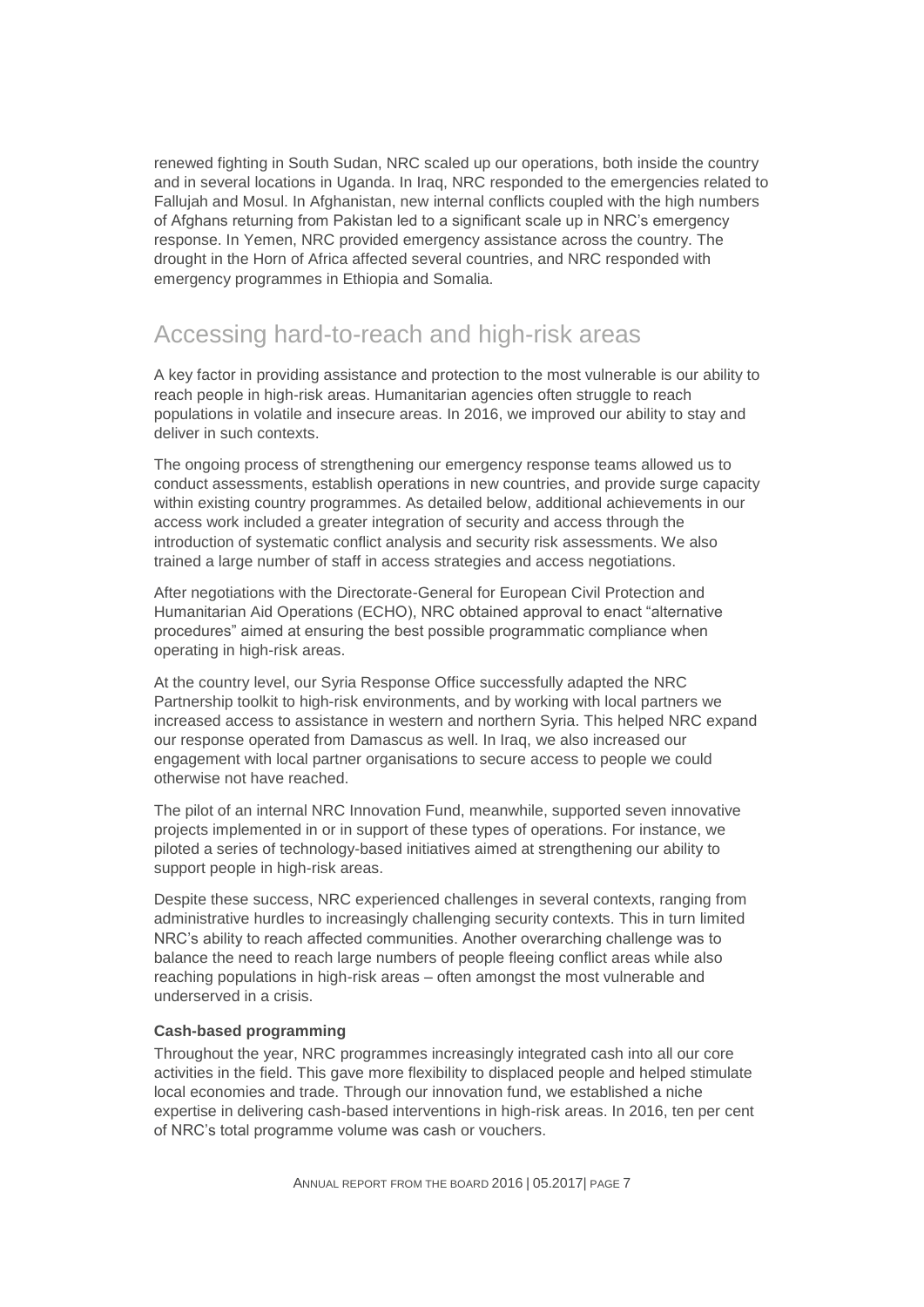NRC will carry on prioritising cash programming, beneficiary involvement and increased humanitarian access to populations in need in 2017.

### Security and risk management

In 2016, we further strengthened the quality of our security management systems through the recruitment of additional regional and roving security advisers, as well as increased management attention and close monitoring by Head Office's security section.

The security section and its roving team trained over 2,000 employees in 18 countries throughout the year and opened a new hostile environment awareness training (HEAT) programme in the Middle East. We conducted comprehensive security risk assessments in 12 high- and medium-risk countries, providing an unprecedented level of risk management information. All regional and country crisis teams in medium- and high- risk country offices received scenario-based crisis management training.

For the NORCAP rosters we implemented a new security monitoring scheme, administered automatically through the NORCAP database. Two weeks into their assignment, deployees report the extent to which their host agency was meeting the minimum security standards. The new scheme gives a better understanding of how NRC upholds our duty of care in relation to our deployees. Routines for follow up will be further developed in 2017.

While the review of existing frameworks and methodology for strategy and risk management was initiated in 2016, the finalisation of an overall framework will take place in 2017.

#### Innovation

In 2016, NRC strove to create an organisational framework to foster more innovation, while country programmes remained the main source of innovative project approaches.

With funding from the UK Department for International Development (DFID), we set up an NRC Innovation Fund. The seven projects testing new methodologies and technology for improving response in high-risk areas mentioned above were financed through the fund.

We also launched the Education Scale up and Quality Innovation Fund in August 2016, to support the One Million Initiative. Five countries received support to develop innovative education approaches, including the use of e-learning.

### People assisted in 2016: statistics

There was a 26.7 per cent increase in the total number of people NRC assisted compared to 2015. NRC provided 7.8 million services.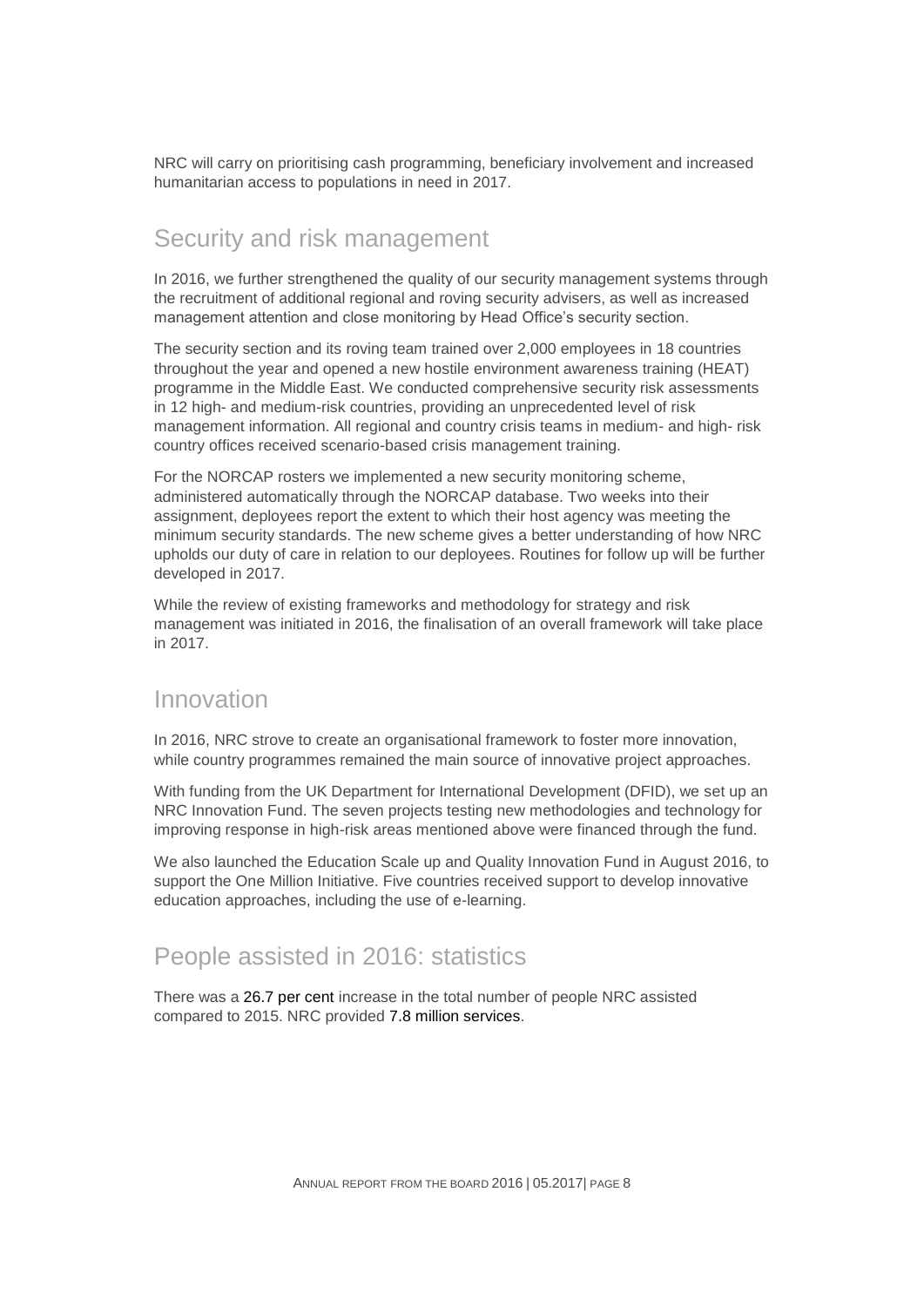

Looking at our different core competencies, we see that the biggest increases from 2015 to 2016 were within the food security and WASH sectors. Out of the total number of people who directly benefitted from NRC projects, 32 per cent received food security assistance; 31 per cent received WASH assistance; and 14 per cent received shelter assistance. Nine per cent were recipients of our education assistance; eight per cent from our emergency and mobile assistance; and five per cent received ICLA assistance. Less than one per cent received assistance from our camp management programming, which can be attributed in part to the fact that we began these activities in 2015. The category *Non-CC* included programmes related to, for instance, emergency and cash.

#### **Number of direct beneficiaries as share of core competencies**

*See next page for graph.*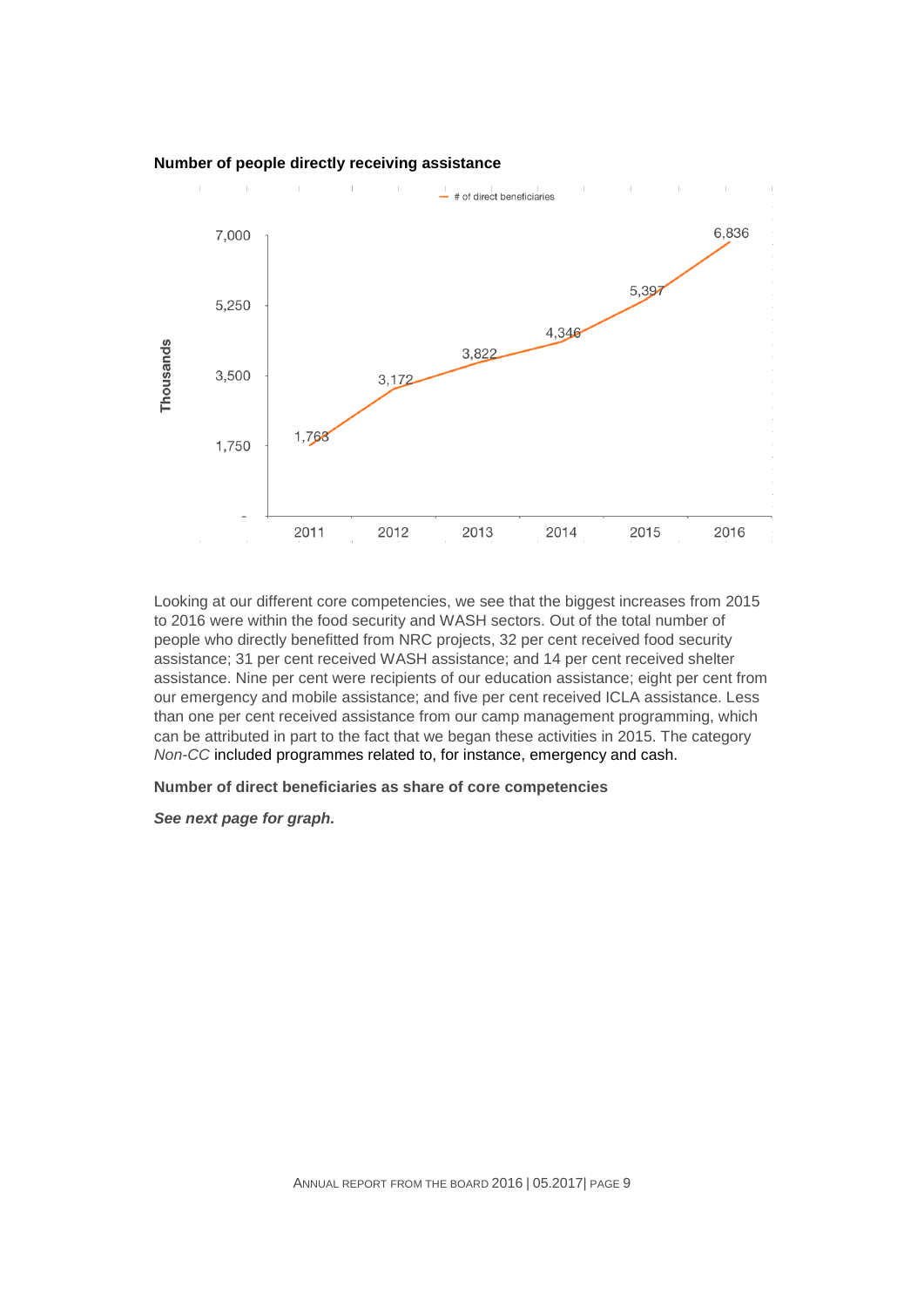

# Programme development and strengthening quality

Over the last several years, NRC has taken steps to ensure greater programme quality. The process is supported by our internal monitoring and evaluations systems, learning reviews and internal audits.

### Internal reviews

**Learning review on NRC's reorganisation** The learning review on NRC's reorganisation, conducted in autumn 2016, found that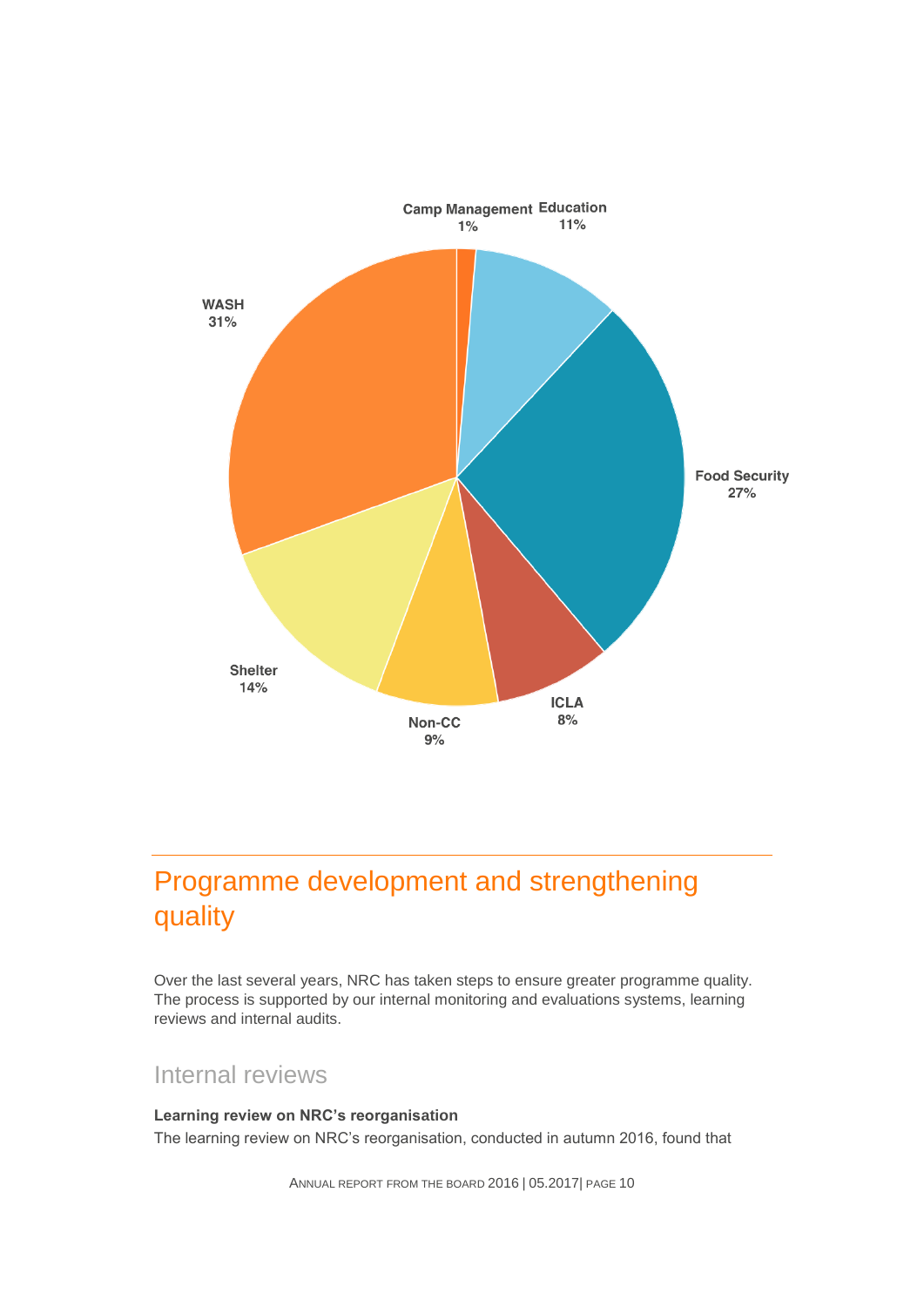NRC has succeeded in managing a transformational change process while not just sustaining, but expanding, our in-country work. This is a considerable achievement.

#### **Annual Learning Review**

Our Annual Learning Review found that there are gaps regarding:

- identifying the most vulnerable among displaced populations
- adapting programmes to ensure that the most vulnerable displaced have access to them
- tracking whether access is equal for various target groups

A debate emerged around the question of how to balance our ambition to reach the most vulnerable and our ambition to reach more people, which are not always compatible. While tools for targeting have been developed and vulnerability criteria established, balancing these to ambitions will continue to be a challenge.

#### **Access evaluation**

NRC's organisational evaluation on access recommended an increased focus on access negotiations, strengthening monitoring and evaluation (M&E) in high-risk areas, and the better use of e-learning to share experiences. Another priority is programmatic adaptation to high-risk contexts, where each core competency is to develop a portfolio for response in high-risk environments.

#### Areas under development

In many of NRC's country operations, emergency preparedness and contingency planning are not as strong as they could be. In 2017, providing smart tools – and building a culture around them – will be a priority. We will also continue to develop our involvement in country-based, interagency rapid response systems at the global and country levels.

Moreover, we must sufficiently resource issues related to gender and the environment, and better integrate them into our field projects. The protection mainstreaming project, which aims to integrate measures into our everyday work that better protect individuals and their rights, will form a key strategic project over the next two years. Gender and gender-based violence will be important components in the project.

#### **Improvement area: the One Million Initiative**

We continued to scale up our education programmes in 2016, working towards a four-fold increase in recipients over the 2014-2017 period. Although we launched educationrelated pilot projects in six countries through the NRC Innovation Fund, NRC has not secured substantial new funding for the One Million Initiative. This may hamper the project's objective of reaching one million youth with our education programmes by the end of 2017. Internally, NRC has struggled to translate this global ambition to each country operation. Coordination of the initiative at HO has been strengthened, but the project will need continued organisational attention in order to succeed.

#### **Compliance**

In 2015, ECHO's audit of NRC revealed inconsistencies in our compliance with reporting documents, as well as weaknesses in our archives housing these documents. The audit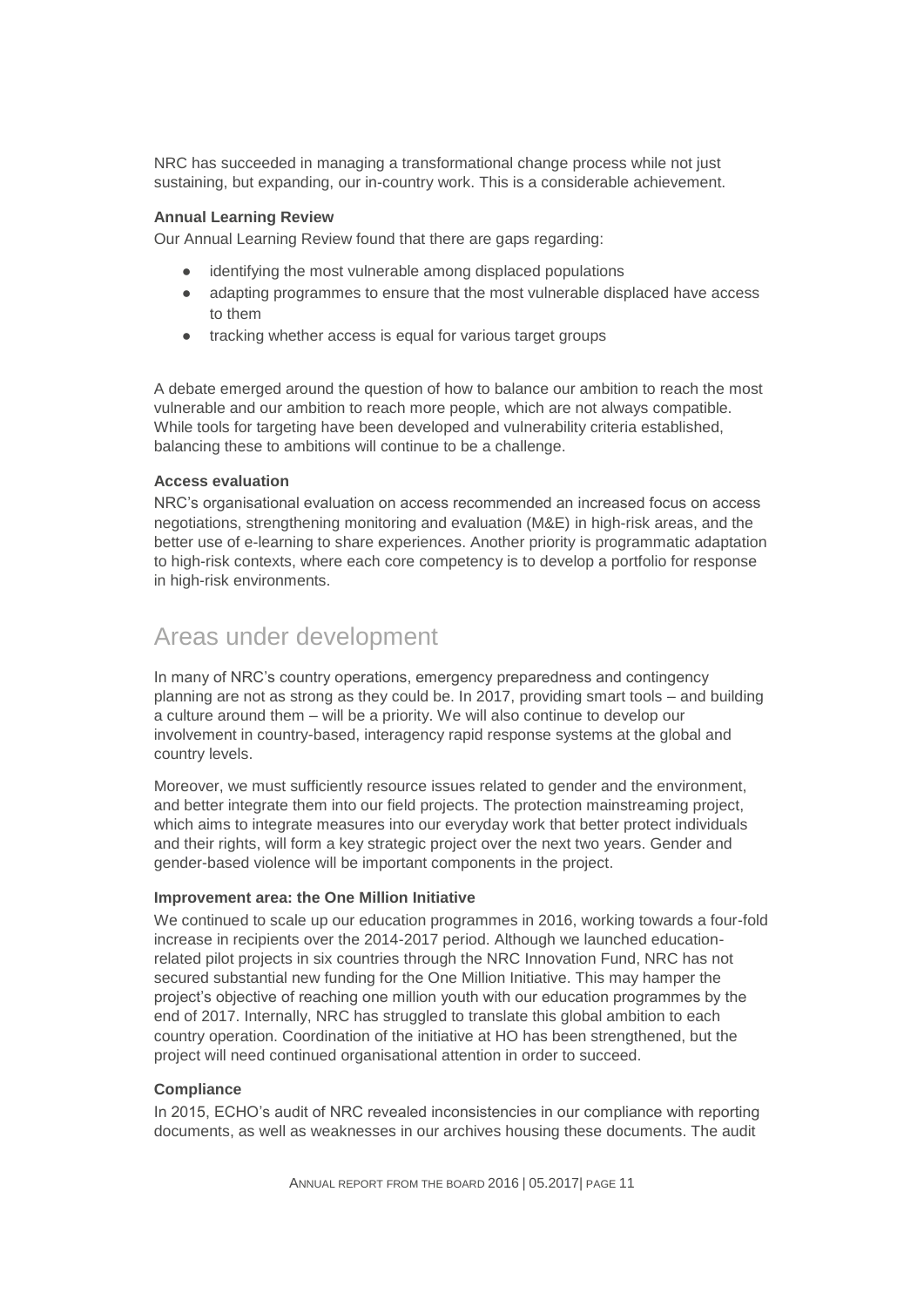found that we needed to strengthen our systems to ensure better systematised compliance at the field level. We perceived this as an immediate risk to address. So in 2016 NRC initiated a compliance project, which led to the clarification of roles as well as the development of control mechanisms and tools. Our work on "alternative procedures", meanwhile, took steps to ensure compliance in high-risk areas.

# Strengthening systems

Efficient humanitarian programming is dependent on support systems that enable easyto-use and reliable tools for planning, administration and control. In 2016, NRC continued to improve ICT infrastructure and financial management tools, positioning the organisation with a strategy to digitise the way we work. NRC took important steps toward building our digital abilities with the introduction of a bandwidth management tool to increase connectivity in approximately 90 per cent of all offices and successfully rolled out a "single sign on" solution for all staff.

We trained 24 country offices on project cycle management and value for money. The roll out of this global data management system was the largest M&E investment in 2016. Most NRC country offices are now using the global reporting system, which will significantly increase the accuracy and quality of data from NRC's programme implementation.

A new system in the NORCAP database improved management's ability to distinguish between planned and committed costs, which in turn improved budget control. In addition, NORCAP piloted Workplace by Facebook as an internal communication tool, connecting NORCAP staff with roster members and roster members with each other. Workplace enables easier sharing of knowledge, tools and experiences, as well as collaboration within and between different areas of expertise, host agencies and countries. The rest of NRC joined the platform in February 2017.

Despite these improvements, we continued to face major challenges when it came to providing consistent ICT connectivity, financial management tools and administrative support in countries and in areas with extremely weak infrastructure. ICT infrastructure, especially connectivity, remains a main priority for 2017. In addition, we are developing digital tools, such as a document management system and a project management information system, to support project management.

# Expert deployment

By delivering the right expertise, building strategic partnerships and advocating for more effective action, NORCAP aims to improve international and local capacity to prevent, prepare for, respond to and recover from crises. The NORCAP operated rosters provided the UN, international organisations and national stakeholder with more than 500 expert missions in 2016, who altogether contributed with over 2,300 months of work.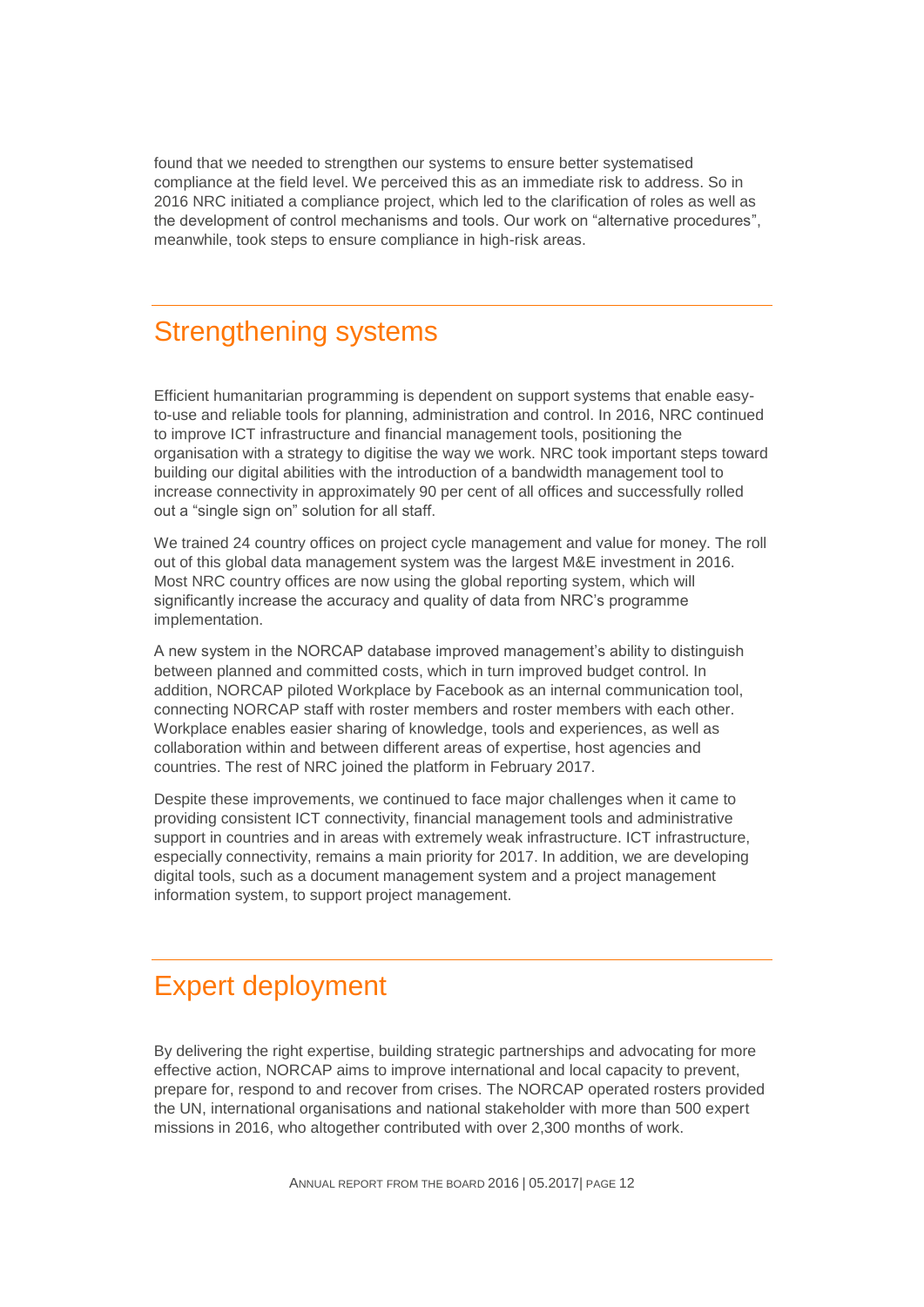Evaluations and reviews demonstrated the value of deployees' knowledge, expertise and language skills, and expressed the appreciation of the roster's diversity, flexibility and timeliness of services delivered. Eighty-four per cent of partners reported being "satisfied" or "very satisfied" with the deployees who joined them.



#### **Expert deployments**

#### Our 2016 response

In 2016, NORCAP stepped up deployments to the UN to ensure an integrated response to immediate humanitarian needs for internally displaced people in Iraq and for displaced people affected by the Syria crisis. NORCAP also responded effectively to the earthquake in Ecuador and Hurricane Matthew in Haiti. A high volume of support to the UN and national partners in Greece also continued. At the same time, we maintained a focus on the protracted and deepening crises in the Central African Republic, the Democratic Republic of the Congo, the Lake Chad basin region and South Sudan.

In 2016, NRC added the Norwegian Resource Bank for Democracy and Human Rights (NORDEM) to our expert rosters. NORDEM's mandate forms a natural extension of our activities, and will in particular strengthen the areas of peacebuilding, governance support and democratisation. An efficient integration process ensured that the roster was operational on 1 January 2017.

In 2016, NRC also successfully rolled out the inter-agency Cash and Markets Capacity Building Roster (CashCap) under the NORCAP umbrella. Disaster risk reduction and strengthening resilience have been key areas for NORCAP in the Sahel and greater Horn of Africa Region, including through the partnership with the World Meteorological Organization under the Global Framework for Climate Services.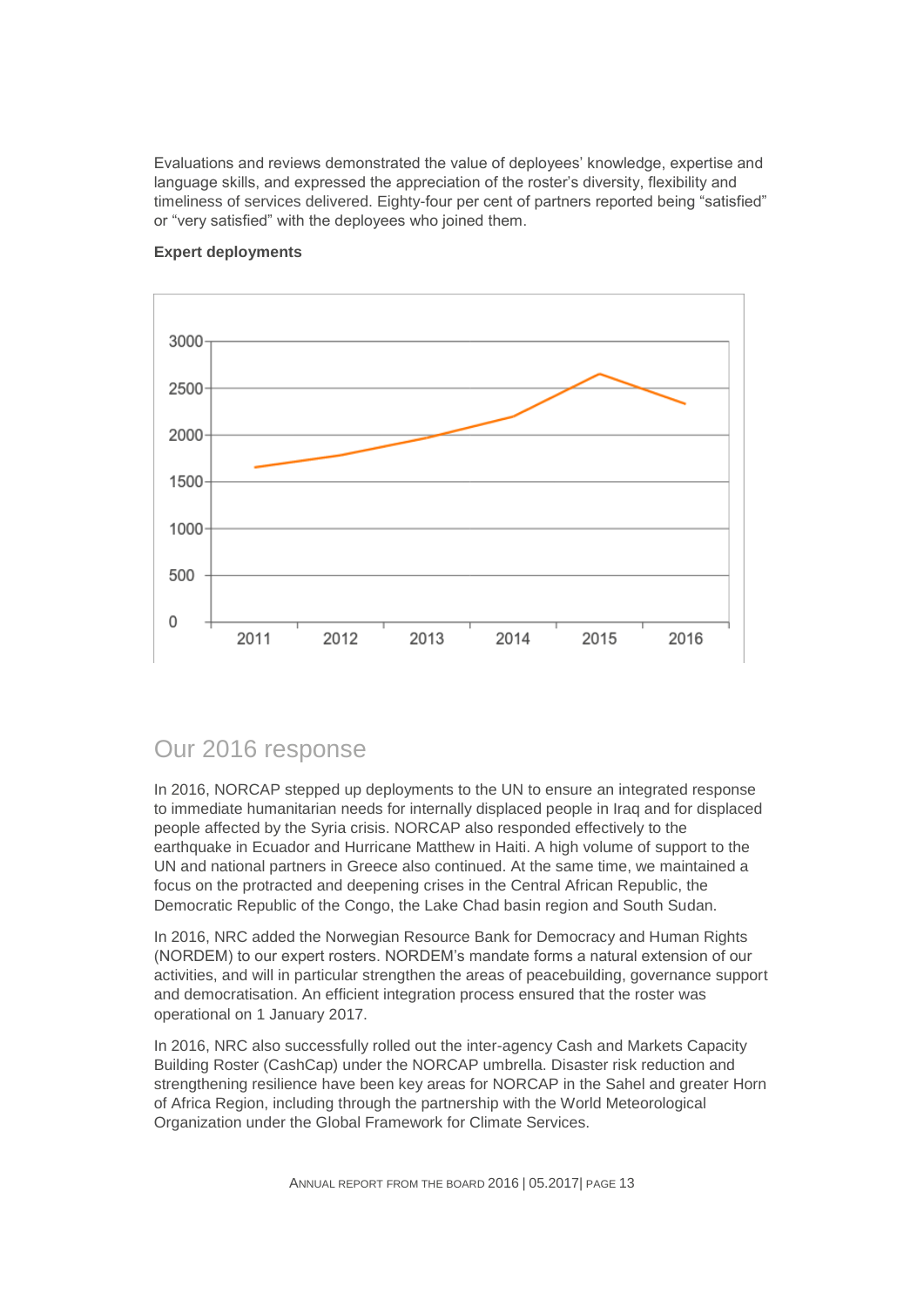### Key areas of development

NORCAP's proactive approach and open dialogue with the UN refugee agency (UNHCR) was key for our partnership in Greece. In rapidly evolving emergencies, our approach has been to work closely with partners and to pre-position expertise in anticipation of new requests, so that we can immediately deploy experts as they're needed. This has proven successful.

However, NRC did not fully meet targets for response time. An insecure funding situation, increased activity towards the end of the year, and particularly an increase in demand for French and Spanish speaking experts were the main factors. We will focus on strategic crisis forecasting and roster analysis in 2017, to better fill requests of experts with certain language skills. Mitigation measures are also underway to understand and meet the profile gaps: additional recruitments and improved budget overviews.

# Information and advocacy

In many of the contexts where NRC works, we see that the lack of protection is greater than the lack of assistance. International humanitarian and human rights law are increasingly being violated. NRC has therefore focused much of our global advocacy work around three pillars, what we call *the three Ps*: *proximity, principles* and *protection. Proximity* encompasses access to and presence near populations in need of humanitarian assistance. *Principles* refer to the humanitarian principles of humanity, impartiality, independence and neutrality. *Protection* alludes to obtaining full respect for the rights of individuals in accordance with the letter and spirit of relevant bodies of law – namely, human rights law, international humanitarian law and refugee law. Protection can be seen as an objective, a legal responsibility and an activity. These pillars were a key priority during our participation at the 2016 World Humanitarian Summit (WHS), where we worked systematically to ensure that protection issues were included in all key discussions.

### Alternative procedures

Perhaps our most important advocacy achievement was the donor approval of "alternative procedures" for operating in high-risk areas.

NRC has an organisational ambition to better assist vulnerable people in high-risk areas. However, operating in such contexts challenges NRC's programme and support system, particularly as many of the standard procedures and donor requirements are impossible for NRC teams on the ground to follow.

For example, in some areas in Syria our local partners cannot follow standard operating procedures without putting their lives at risk. Obtaining signed beneficiary lists are also impossible in many places – people are afraid that writing their names on a list may place them in harm's way. Recognising the potential risks in terms of accountability and donor compliance deriving from not following procedures over an extended period of time, NRC took the initiative to discuss alternative procedures for high-risk areas with ECHO, with the objective of ensuring the best possible programmatic compliance in extreme circumstances. Alternative procedures, which are only used as a last resort, will allow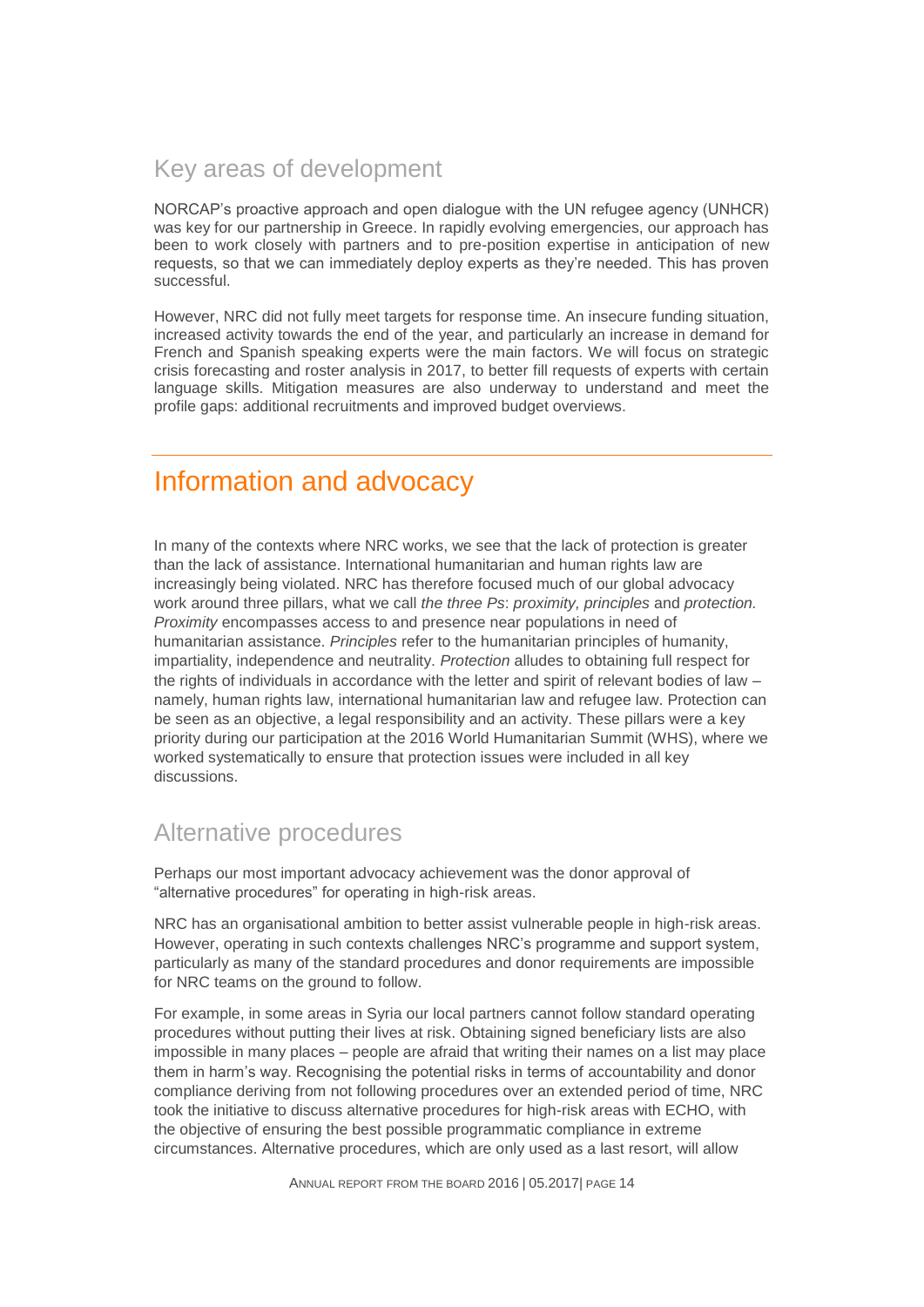NRC teams on the ground to navigate extremely difficult situations that might not change for years.

This successful negotiation had a direct impact in the lives of tens of thousands displaced people in Syria, who would not have received NRC assistance in 2016 without this breakthrough. The resulting agreement may also be extended beyond Syria and applied to other organisations. This could have major, long-term positive consequences for people trapped in conflict zones.

### World Humanitarian Summit

NRC positively influenced the WHS, one of the most important humanitarian policy events over the last several years. NRC's t*hree Ps*, *principles, protection* and p*roximity*, became important reference points at the summit. Although the outcomes of the WHS were mixed, there were two very clear "winners": the launch of the Education Cannot Wait fund, which aims to raise almost USD four billion in four years for education in emergencies; and the Grand Bargain on aid efficiency, which aims to produce annual savings of USD one billion within five years. Both were priorities for NRC.

As part of NRC's work in following up on the Grand Bargain, the chief initiative to result from the WHS, we have taken on key roles in four areas: a) harmonisation of reporting; b) reduced duplication of management costs; c) multi-year financing; and d) less earmarking (designating funds for a certain purpose). NRC's leading role was reinforced by positive feedback received from donors. The governments of Canada, Germany and Norway, for instance, all publicly praised our efforts.

#### Disaster and climate change

In 2016, NRC continued efforts to include climate and disaster displacement in key global policies, and we were able to influence global processes and policies relevant to disaster displacement. We continued to play a central role in the set-up of the Platform on Disaster Displacement – the implementation of the Nansen Initiative's Protection Agenda – as we have since its inception. The Nansen Initiative works to build consensus among states about how best to address cross-border displacement in the context of suddenand slow-onset disasters.

NORCAP was key in securing that climate services were on the agenda during the 2016 United Nations Climate Change Conference's (COP22). Together with the European Commission, NORCAP organised and chaired a side event on the use of climate services in Africa. At COP22, which intended to take steps to implement the legally-binding Paris Agreement, NORCAP brought attention to the role of climate services in reducing loss and damage often brought on by adverse weather effects.

### Influx to Europe

NRC organised and took part in advocacy work encouraging the EU to review its refugee and migration containment policy, share responsibility, uphold its commitments and improve reception conditions in Europe. NORCAP, partnering with Greek migration authorities, continued to provide capacity building on dignified reception, access to asylum procedures and principles of human rights and humanity among Greek authority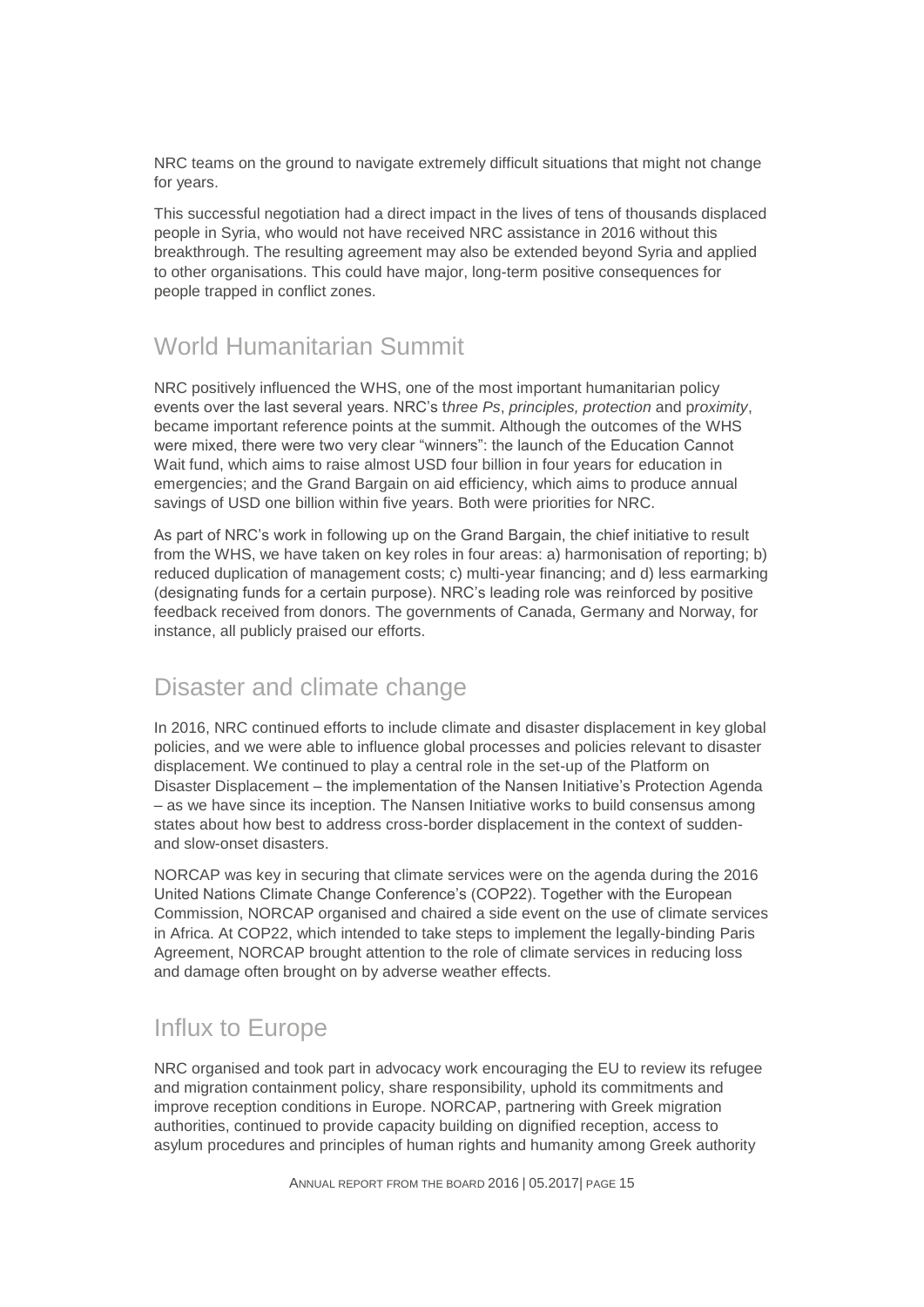staff involved in reception of migrants. In 2017, NRC will continue our extensive work across the Syria region and continually assess how we best can contribute towards protection and assistance for refugees in Europe.

NRC has also become a visible and leading voice on displacement issues in the Norwegian public debate. In 2016, there was a general political wish in Norway to avoid domestic refugee debates, given there were few asylum seekers arriving to the country. Through facts, analysis and recommendations, presented in the media, lectures and private meetings, NRC served as a reminder of the critical international displacement situation. We also strove to visualise the link between global refugee trends, European displacement policies and Norwegian responses.

We continued to advocate the need for Norway to practise international refugee work domestically, warning against government arguments and policies contrary to the policies that we request from countries hosting large numbers of refugees (such as Syria's neighbours, Iran and Kenya). We lobbied for Norway to respect and follow UNHCR recommendations on domestic Norwegian issues: on forced returns from Norway back to Afghanistan and on the withdrawal of refugee status for Somalis. We continuously informed and lobbied political parties privately and publicly – and believe we have influenced decisions such as easier access to universities for refugee students and new policies on temporary work permits for asylum seekers. Despite differences in policy, our dialogue with the Norwegian Ministry of Justice and Public Security kept increasing in scope and frequency.

#### International public presence

NRC strengthened our position in international media substantially in 2016. More proactive and systematic media work in some NRC countries of operation showed good results. For example, when the Fallujah offensive started in Iraq, cooperation between the media department and programme staff ensured that NRC dominated international media for weeks.

This jump in NRC's media presence helped build our reputation as an authoritative voice on displacement not just in the public sphere, but also with donors and policymakers. As a result, we have been able increase our leverage on advocacy and funding efforts.

### Finance and revenue base

The trend of steady increase in NRC's financial income continued in 2016, although at a lower rate than in the preceding years. Total income in 2016 was NOK 3.09 billion, an increase of 11 per cent from the year before. The increase was seven per cent when measured in USD. Most of NRC's operational costs are in dollars or currencies linked to the dollar, so exchange rates significantly affect our ability to deliver aid.

All regions received increased funding, but the Middle East continued to have the largest growth. We received substantial increases from almost all institutional donors and continued to expand our donor base. The growth came mainly as a response to the large emergencies around the world, but also reflected NRC's long-term engagement with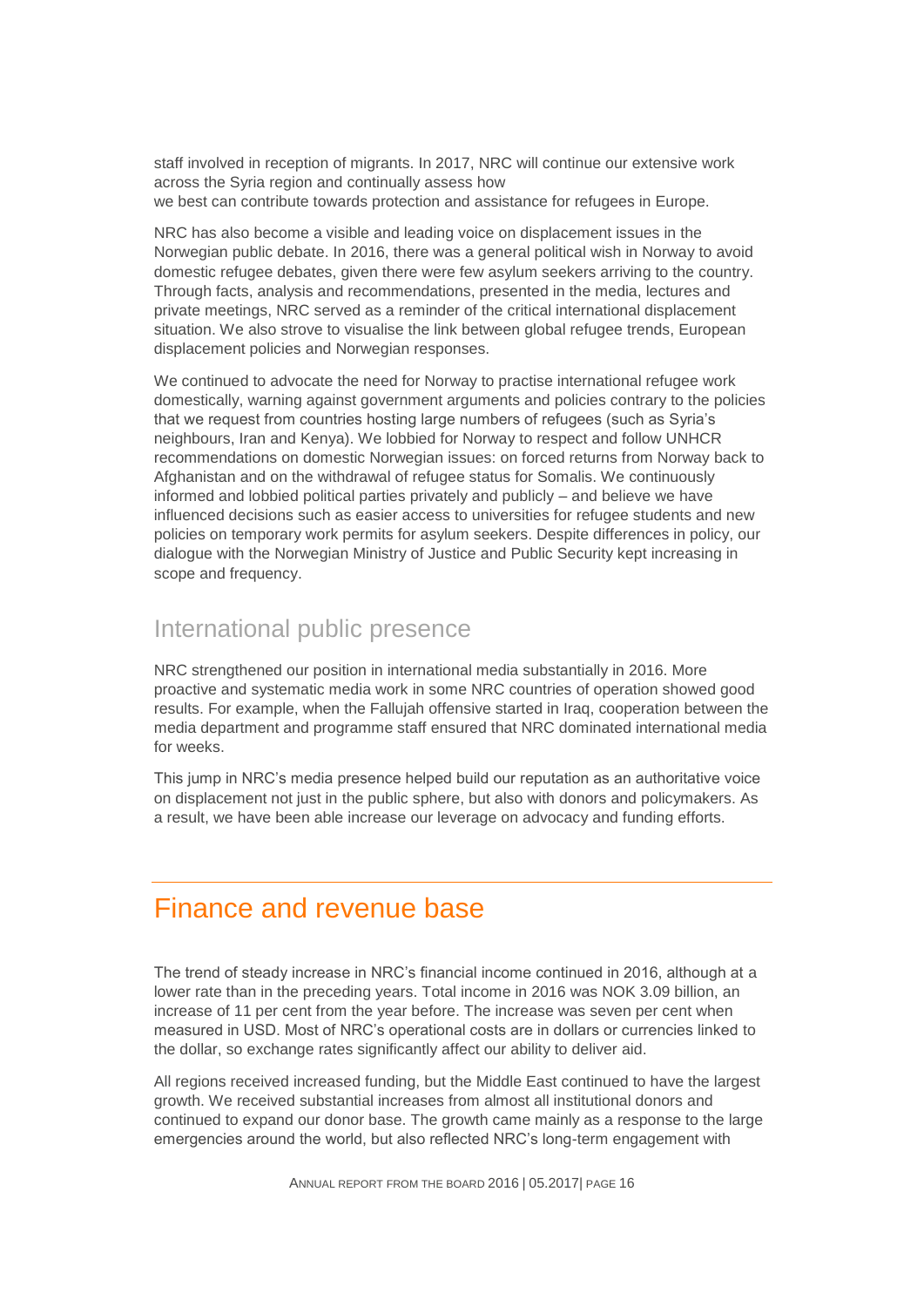strategic donors.

The annual results showed a positive result of NOK 21 million. In 2016, the equity with external restrictions was reduced by NOK 11 million, to NOK 34 million; whereas equity with internal restrictions was reduced by NOK 10 million and other equity was strengthened by NOK 43 million. By the end of the year, current assets amounted to NOK 1.433 billion, against a short-term debt of NOK 1.025 billion – a ratio of 1.40, which is satisfactory. The organisation has no long-term debt and although there are large variations during a year, liquidity is good. Surplus liquidity is invested in money market and bond funds, not in the stock market.

# Strengthening strategic partnerships

NRC maintained a robust and broad donor base. This remained a strategic priority, as it provides the organisation with a higher level of financial security and predictability. Through proactive engagement with our main donors, particularly through the follow-up of the Grand Bargain initiative from the World Humanitarian Summit, NRC endeavoured to improve the collaboration between ways donors and humanitarian organisations to increase efficiency in humanitarian financing.

NRC's top five donors continued to be the Norwegian Ministry of Foreign Affairs (NMFA), UNHCR, ECHO, DFID and the Swedish International Development Cooperation Agency (Sida). NRC continued to strengthen relations with our institutional donors. Important progress was made with Canadian, German and Dutch donors, and we secured several new strategic partnerships, including with the European Economic Area (EEA), which had no prior experience working with humanitarian organisations, and the Eid Foundation in Qatar.

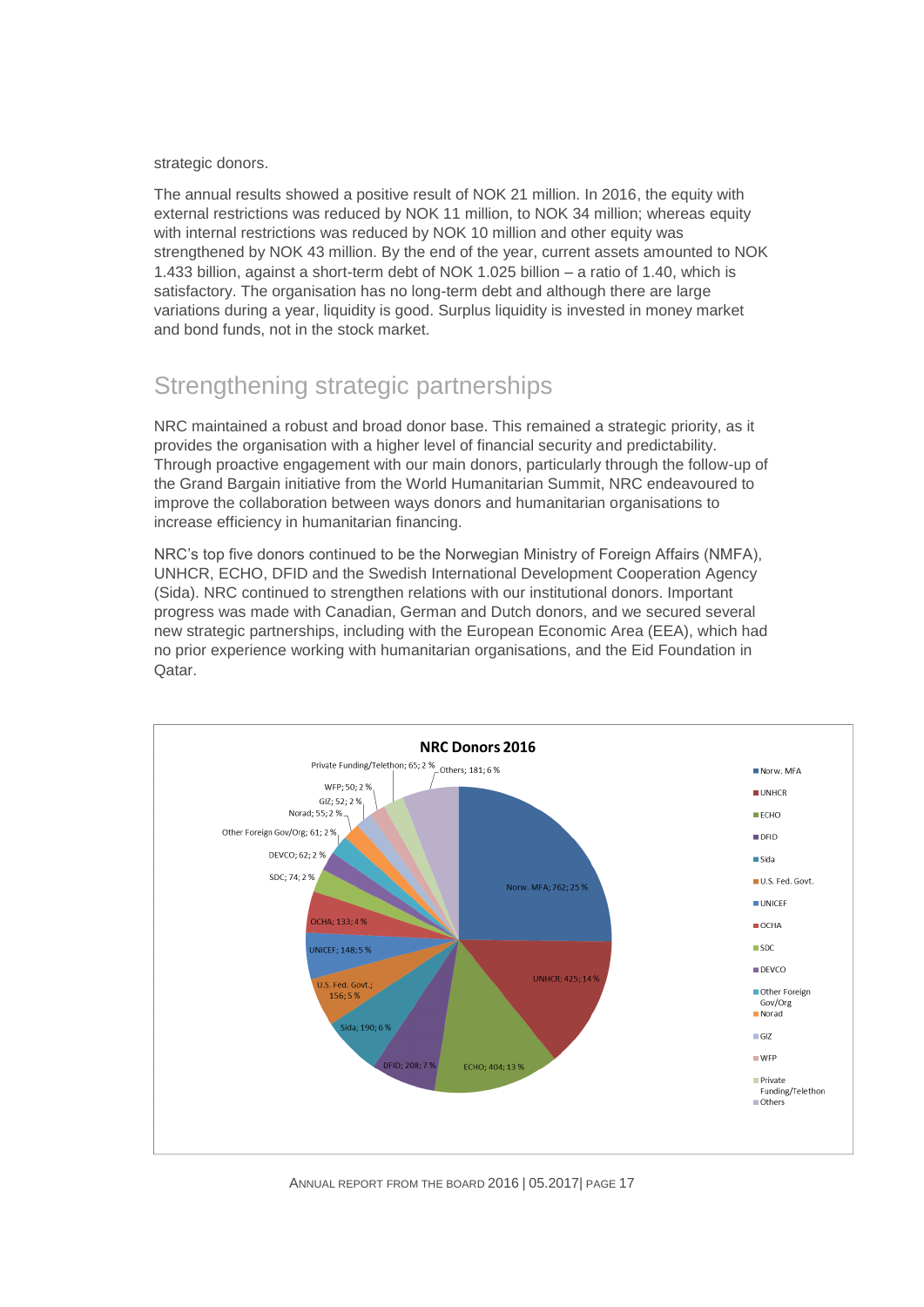#### **Private sector fundraising**

At the end of the year, NRC had 28,000 regular donors who have signed up to donate on a monthly basis – an all-time high. The average monthly donation per donor was NOK 232, and the age bracket of the largest donor group was 60 years and above.

The four main acquisition platforms were field marketing (a new initiative), direct mail, web and SMS. The *Artistgalla* telethon on the Norwegian television channel TV2 in December 2016 was successful, generating more than 5,000 new regular donors.

#### **NORCAP**

The donor base for NORCAP increased with new funding from EEA and the Office of US Foreign Disaster Assistance (OFDA). Extensive partner collaboration and donor outreach was done for strategic growth areas like cash, humanitarian communication, genderbased violence and climate change. Dialogue continued to ensure a new framework agreement with NMFA for the 2017-2019 period.

### Ensuring a cost-conscious culture

As an organisation, NRC is dedicated to a cost-conscious culture, channelling as much available funding as possible into humanitarian programming. Our organisational restructuring toward a regional set-up is part of our efforts to deliver humanitarian services as efficiently as possible.

Over the last two years, we have observed that, while the organisation has grown, the level of costs related to running Head Office and regional offices has decreased. The sector review carried out by the UK charities Mango and Bond in 2016 confirmed that NRC is among the organisations with the lowest spending of overhead costs.<sup>1</sup>

# Human resources and duty of care

NRC's Human Resources (HR) policy is to ensure equal opportunities and rights, and prevent discrimination based on ethnic origin, nationality, language, gender, religion or beliefs.

At the end of 2016, 12,576 people worked with and for displaced people on behalf of NRC. Of these, NRC employed a total of 5,999 staff members:

- 5.143 national staff (of whom 37 were working at regional offices)
- 376 were international employees working at the regional and country levels (of whom 15 were roving/emergency response)
- 227 people worked at Head Office in Oslo
- 34 in NRC's representation offices (of whom two were international, not included in the international figure above)
- 17 people worked at IDMC
- Deployments worth 194 full time employee's work

 $\overline{a}$ <sup>1</sup> Mango and Bond. "Phase 2 Cost Recovery Report" Oxford/London. 2016.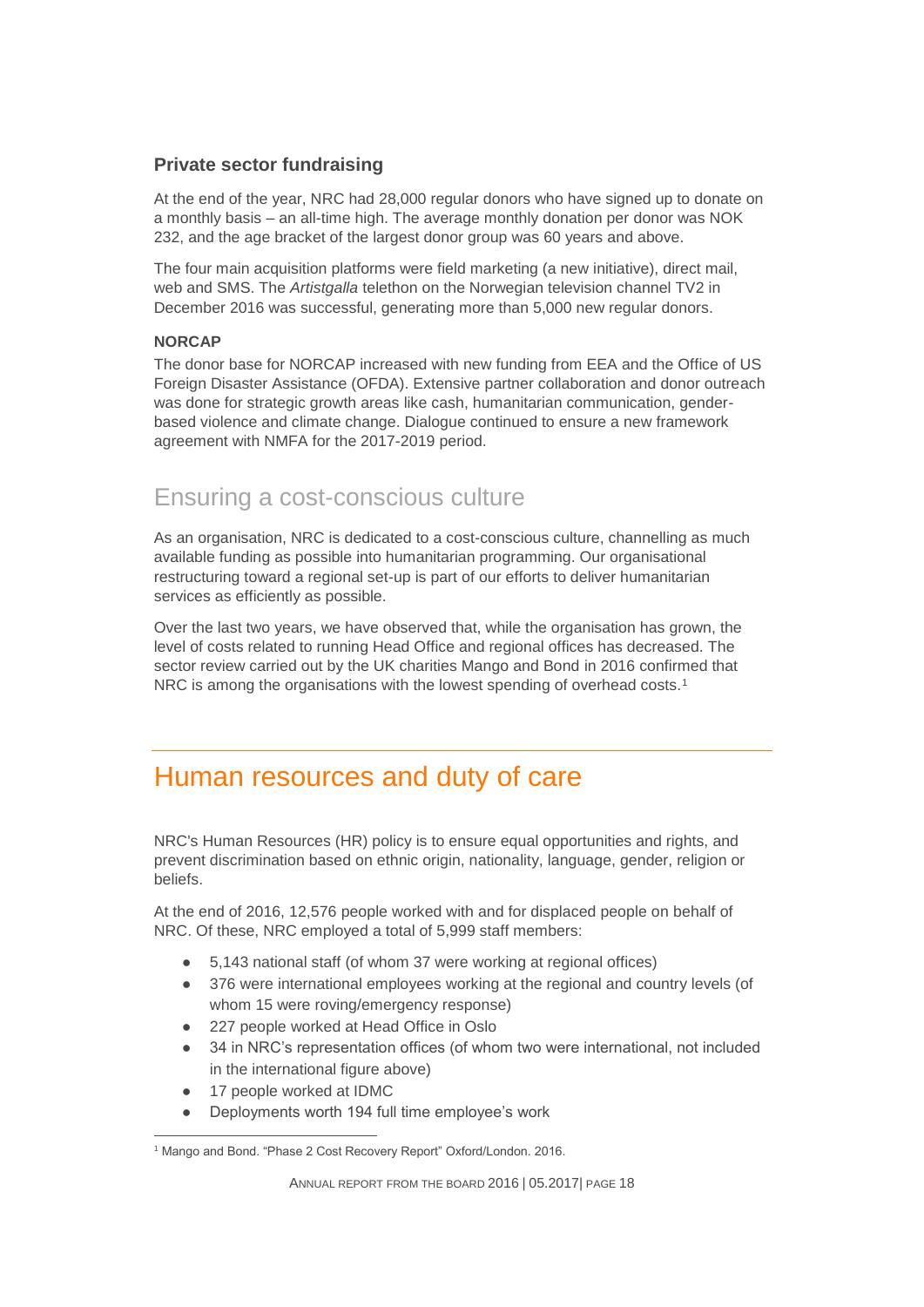Approximately 6,605 incentive/daily workers, typically displaced people or members of the local community, were engaged in specific projects in camps.



Breakdown of NRC employees per office/area, as of 31 December 2016:

*Excludes incentive/daily workers*

# Nationality, gender distribution and immigrant backgrounds

NRC's 378 employees on international contracts represented 66 different nationalities. The two largest groups were employees from France and the UK, followed by nationals from Italy, Kenya, the US, Norway, Australia, Canada, Ethiopia and Zimbabwe. Twentyfive per cent of employees at Head Office in Oslo had an immigrant background, defined as having immigrated to Norway or having parents who were both born outside of Norway. Among staff in advisory roles and line managers, men and women at Head Office were at approximately even salary levels.

The distribution of gender at Head Office in Oslo was 65 per cent women and 35 per cent men at the end of 2016; management at Head Office comprised 54 per cent women and 46 per cent men. Gender distribution among senior management at Head Office was equal at 50/50, and on the Board there were eight men and three women.

At the regional and country office level, gender distribution was 58 per cent men, 42 per cent female among international staff. There were 69 per cent men and 31 per cent women working as national staff.

At representation offices, there were two international staff members, and they were both female. The national staff gender distribution at representation offices was 28 per cent male and 72 per cent female.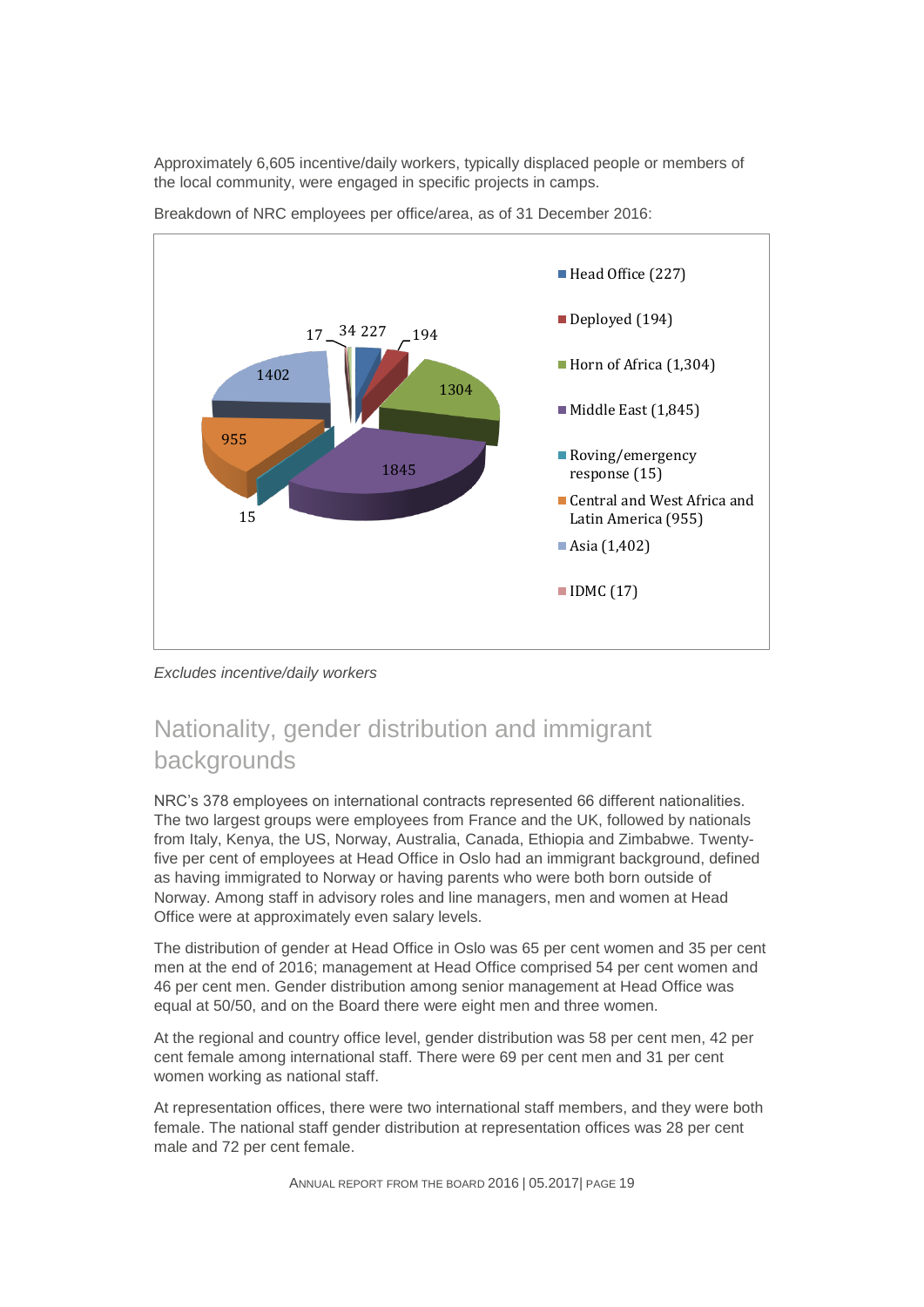Within expert deployments, the gender distribution among experts deployed was 54 per cent male and 46 per cent female. At IDMC, the gender distribution was 41 per cent male and 59 per cent female.

### Duty of care

NRC actively works to maintain a good working environment in all offices.

At Head Office, HR management worked closely with NRC's Working Environment Committee (AMU). Meetings were held regularly throughout the year, in which the status of the working environment and specific improvement measures were discussed.

NRC mainly operates in conflict areas and has larger operations in more complex environments than ever before. Ensuring security for staff and the people we assist is therefore a priority concern. In 2016, NRC further strengthened our security risk management system to ensure that the organisation and our field teams continued to have the skills and resilience required to access,

stay, and deliver effective assistance without taking unnecessary risks.

In total, NRC recorded 404 incidents linked to our field operations in 2016. There were 41 instances of injury to person, mainly related to traffic accidents and physical assault during robberies. There were six security incidents that resulted in severe injury, death or very high stress to our employees resulting from: kidnapping (one incident in DRC), vehicle accident (one incident in Afghanistan), office robberies (two incidents in Mali and DRC, respectively), civil unrest and armed conflict (one in South Sudan), and proximity to explosion (one incident in Syria).

#### **Global staff survey**

For the first time, NRC conducted a global staff survey. Approximately 5,000 staff members were invited to participate in the survey. The findings show clear tendencies on strengths and weaknesses at a global level, as well as at each office/department.

NRC started the implementation of different leadership development programmes in cooperation with the Administrative Research Institute (AFF) at the Norwegian School of Economics and the Norwegian Business School (BI). A handful of mentoring pilots has been initiated, and will be evaluated in 2017.

#### **Sick leave**

In 2016, the sick leave rate at Head Office was 4.8 per cent, compared to 3.97 per cent in 2015, 2.21 per cent in 2014, 3.27 in 2013, 4.83 per cent in 2012 and 4.3 per cent in 2011. This was lower than the national average of 6.5 per cent.<sup>2</sup> We upheld opportunities and commitments within the Norwegian government's Letter of Intent regarding a more inclusive working life (the IA Agreement) to facilitate an inclusive work environment for our staff.

# Securing and retaining high quality staff

Efficient delivery of aid in complex contexts demands skilled and experienced staff. NRC successfully recruits a high number of staff, but some key positions have proved difficult

 $\overline{a}$  $2$  Excluding academic working environment figures, which were not available at the time of this report's production.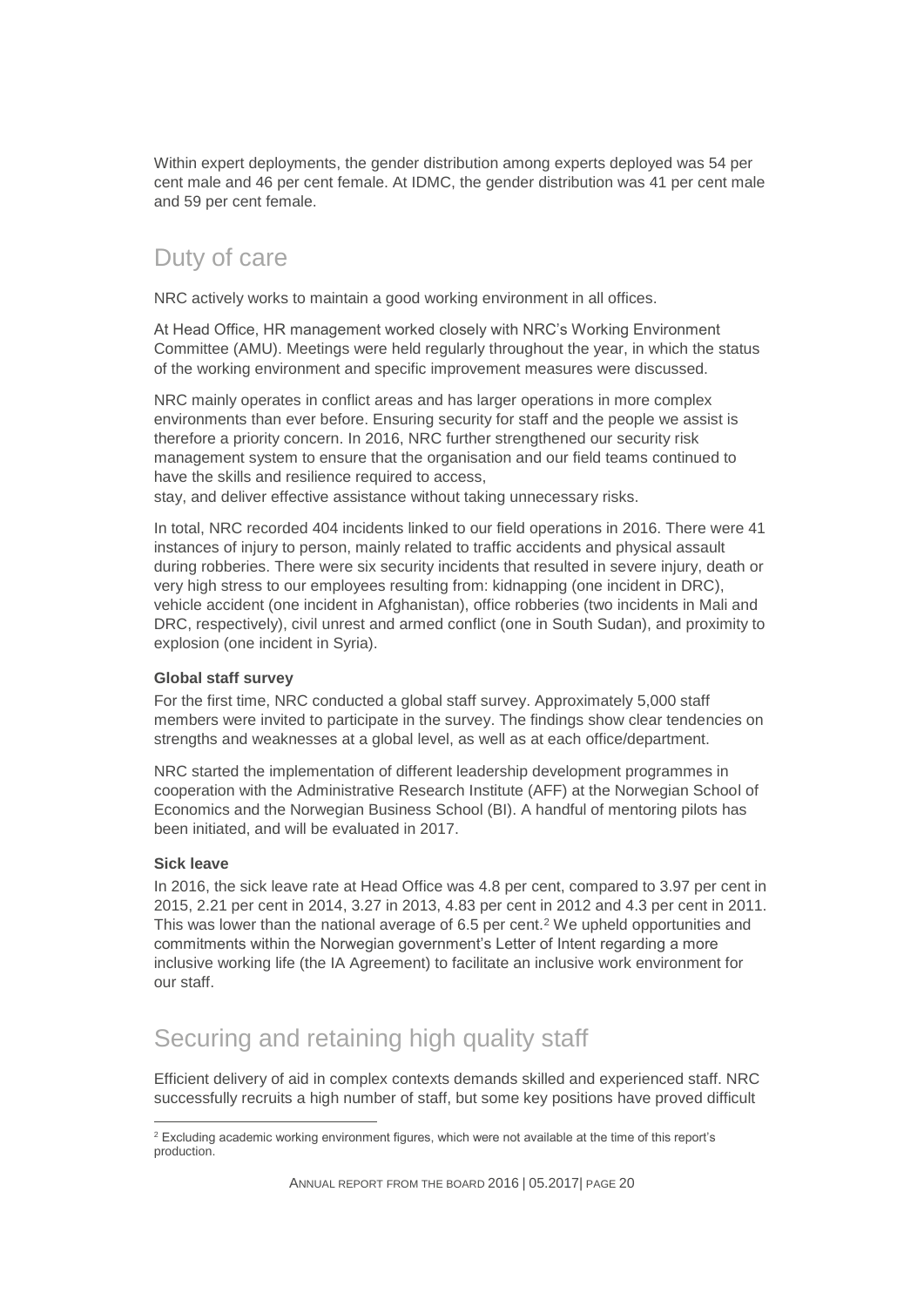to fill, creating gaps that negatively affect programmes. Moreover, the high number of crises globally has resulted in an increased demand for experienced aid workers, placing further strain on our ability to fill positions. In 2016, NRC saw a global tendency that the demand for talented and experienced humanitarian workers is bigger than the numbers of potential candidates.

In 2016, we developed our salary and benefits system and terms of employment to support better mobility within the organisation, improve our position in the employment market, and better align our systems with national laws and regulations. In 2017, we will expand our efforts to strengthen management teams and the competence of our managers to enable them to effectively manage and develop humanitarian programmes in crisis contexts.

Within expert deployments in 2016, we struggled to fill requests that demanded experts with certain language skills. To mitigate this, we will focus on strategic crisis forecasting and roster analysis in 2017.

# Board of Directors

The following people constituted the Board in 2016:

- Idar Kreutzer (Chairman of the Board)
- Cecilie Hellestveit (Deputy Chairman)
- Per Byman
- Lisa Cooper
- Ahmed A. Madar
- David Sanderson
- Hege Marie Norheim
- Simon Giverin (elected by staff)
- Petr Kostohryz (elected by staff)
- Robert Inzikoa (substitute elected by staff)
- Einar Wengen (substitute  $-$  elected by staff)

The Board conducted five ordinary Board meetings and two Board seminars. The Board discussed 58 agenda items throughout the year.

The Board of Directors and the administration had a close and productive collaboration. Board meetings and seminars were characterised by comprehensive discussions focusing on continued organisational development, accountability and programme delivery.

The Board thanks NRC's employees for their dedication and hard work, and looks forward to continued cooperation in 2017.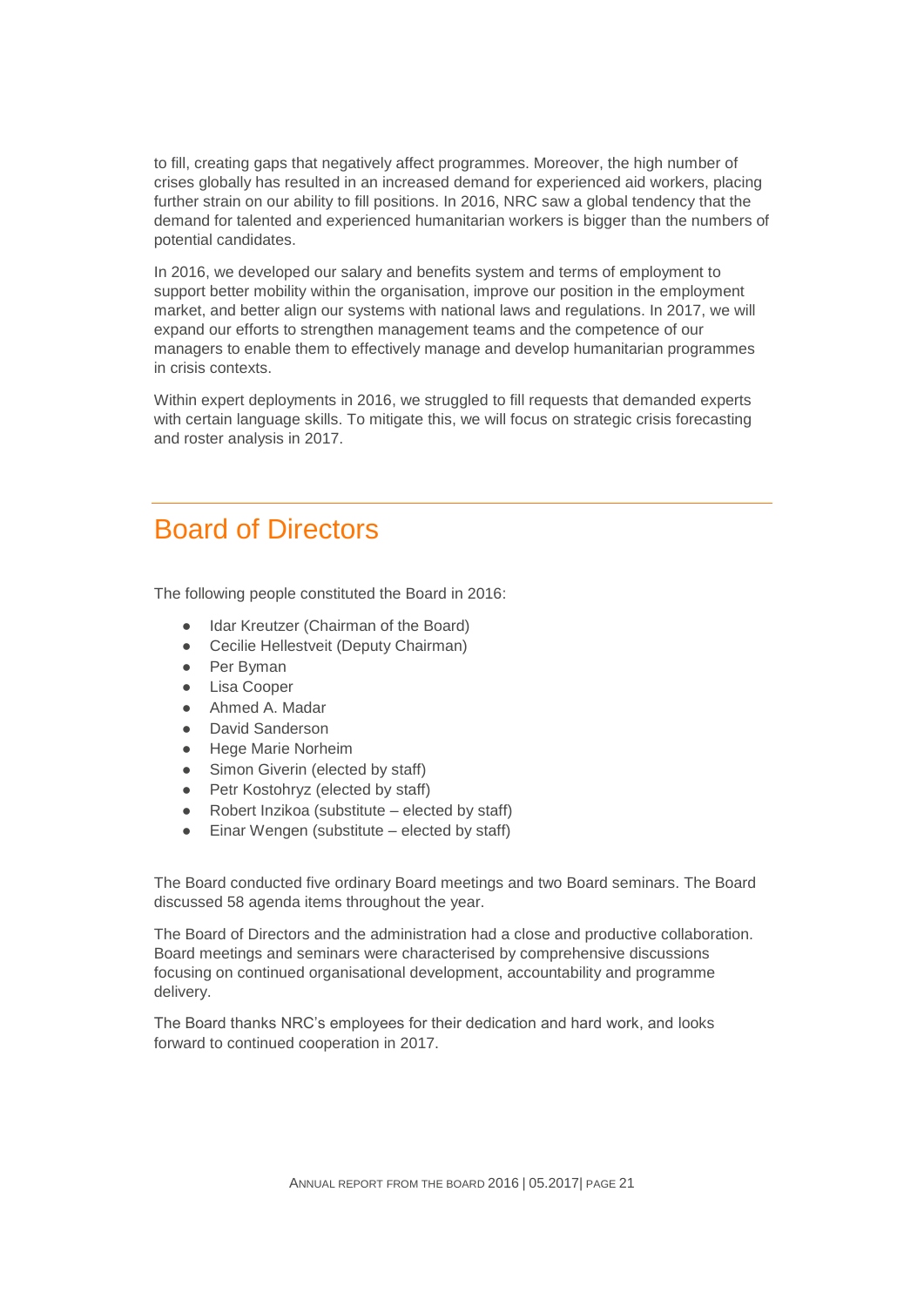Oslo, 8 May 2017

Vdar Kreutze

Chairman of the Board

luim Hege Marie Norheim

Board member

David Sanderson Board member

MEPWWH<br>Lisa Ann Cooper<br>Board member

Simon Giverin Board member elected by staff

man

Per Bym<br>Board member

Kiran Aziz Board member

 $243$ 

Jeremy Francis<br>Board member elected by staff

Goland an Jan Egeland Secretary General